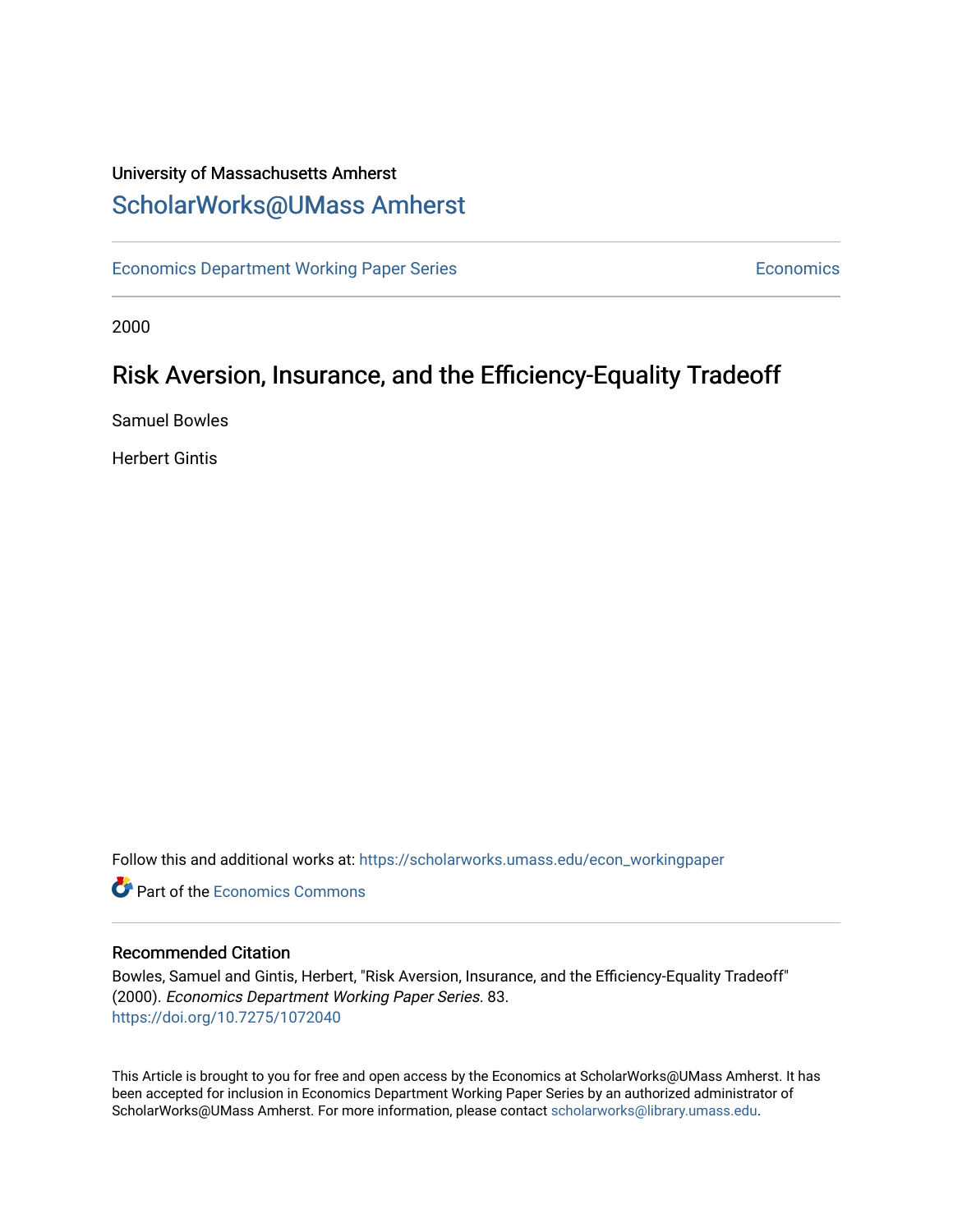# **Risk Aversion, Insurance, and the Efficiency-Equality Tradeoff**<sup>∗</sup>

Samuel Bowles

Herbert Gintis

March 15, 2000

#### **Abstract**

Under conditions of informational asymmetry, redistributing the property rights may improve work incentives but lead to an inefficient choice of entrepreneurial risk. We present a model in which reassignment of property rights does not affect factor prices and we show that there exist egalitarian asset redistributions that enhance allocative efficiency. The scope for such redistributions can be broadened by offering fair insurance protecting the independent entrepreneur against risk unassociated with the production process and against production uncertainties that are unrelated to the quality of their individual decisions. The market will generally supply insurance of this type suboptimally.

<sup>∗</sup>The authors are Professors of Economics, University of Massachusetts at Amherst, and can be reached at hgintis@mediaone.net, http://www-unix.oit.umass.edu/˜ gintis, and bowles@econs.umass.edu. We would like to thank Arjun Jayadev and participants at the NBER Summer Institute for comments, and the MacArthur Foundation for financial support.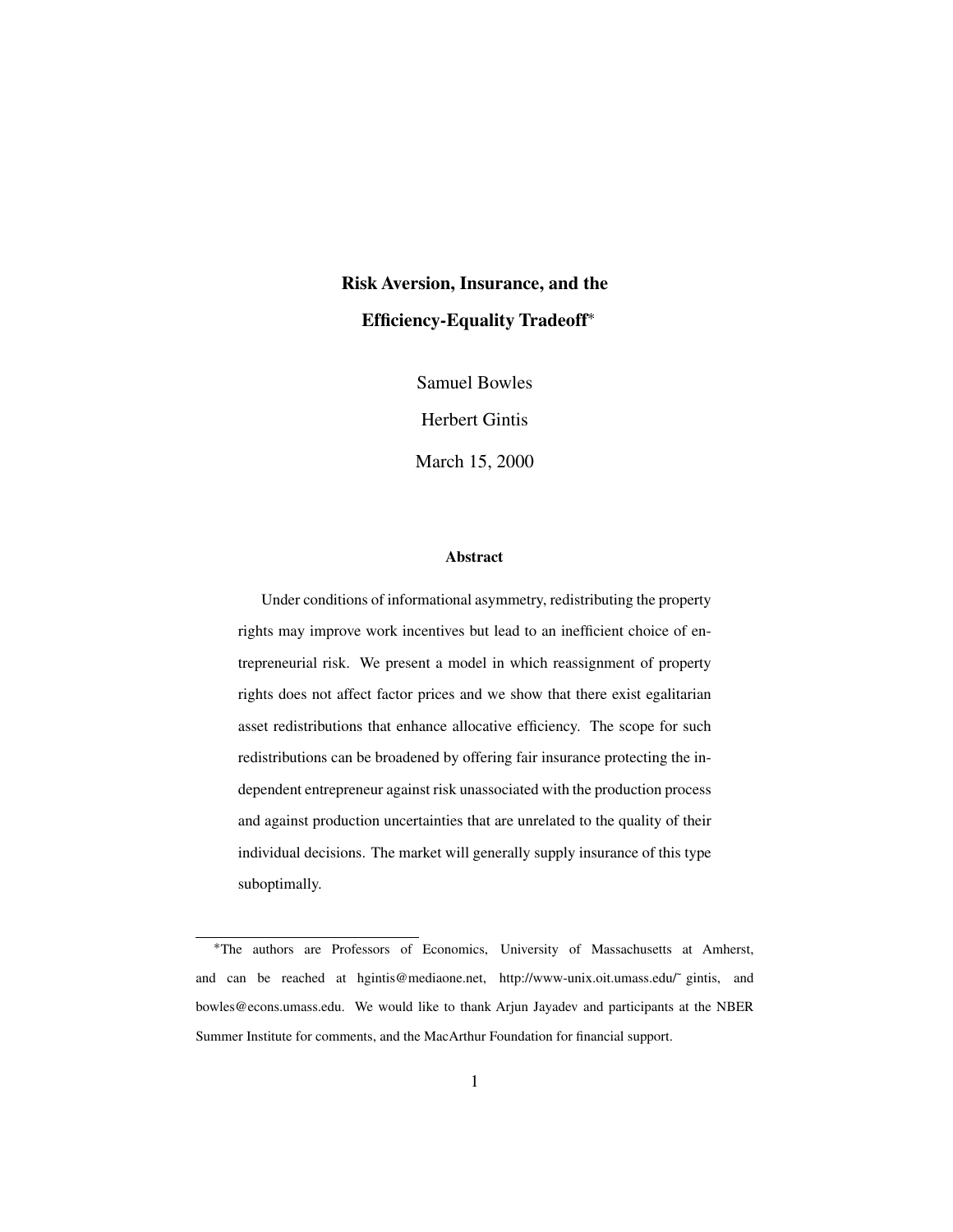## **1 Introduction**

Redistributing economic resources in favor of the nonwealthy often entail considerable allocative inefficiencies by distorting incentives facing economic decision makers. One often proposed, potentially efficiency-enhancing, form of redistribution is to turn employees into owners and entrepreneurs, thereby improving work incentives while at the same time reducing wealth inequality.<sup>1</sup> A weighty impediment to such policies is that nonwealthy entrepreneurs tend to be more risk averse than wealthy and/or highly diversified owners—for instance stockholders.<sup>2</sup> As a consequence, there is generally a tradeoff between effective work incentives and socially optimal risk choices.<sup>3</sup> We explore ways of attenuating this tradeoff, extending an approach suggested by Domar and Musgrave (1944) and Sinn (1995).

A number of empirical investigations document a high level of risk aversion on the part of the nonwealthy. Low wealth entails lower return to independent agricultural production, for instance, because farmers sacrifice expected returns for more secure returns. Rosenzweig and Wolpin (1993) find that low-wealth Indian farmers seeking a means to secure more stable consumption streams, hold bullocks,

<sup>&</sup>lt;sup>1</sup> See Bardhan, Bowles and Gintis (2000) and the works cited there, especially Laffont and Matoussi (1995), Legros and Newman (1996), Banerjee and Ghatak (1996), Mookherjee (1997) and Hoff (1996b).

<sup>&</sup>lt;sup>2</sup>See Saha, Shumway and Talpaz (1994) and the many studies cite therein.

<sup>&</sup>lt;sup>3</sup>We assume in this paper that the socially optimal risk level for a project is that which maximizes expected return; i.e., society is risk neutral. The Capital Assets Pricing Model asserts that this is true only if 'market risk' affecting the entire economy is zero. To simplify our analysis, we assume that this is the case.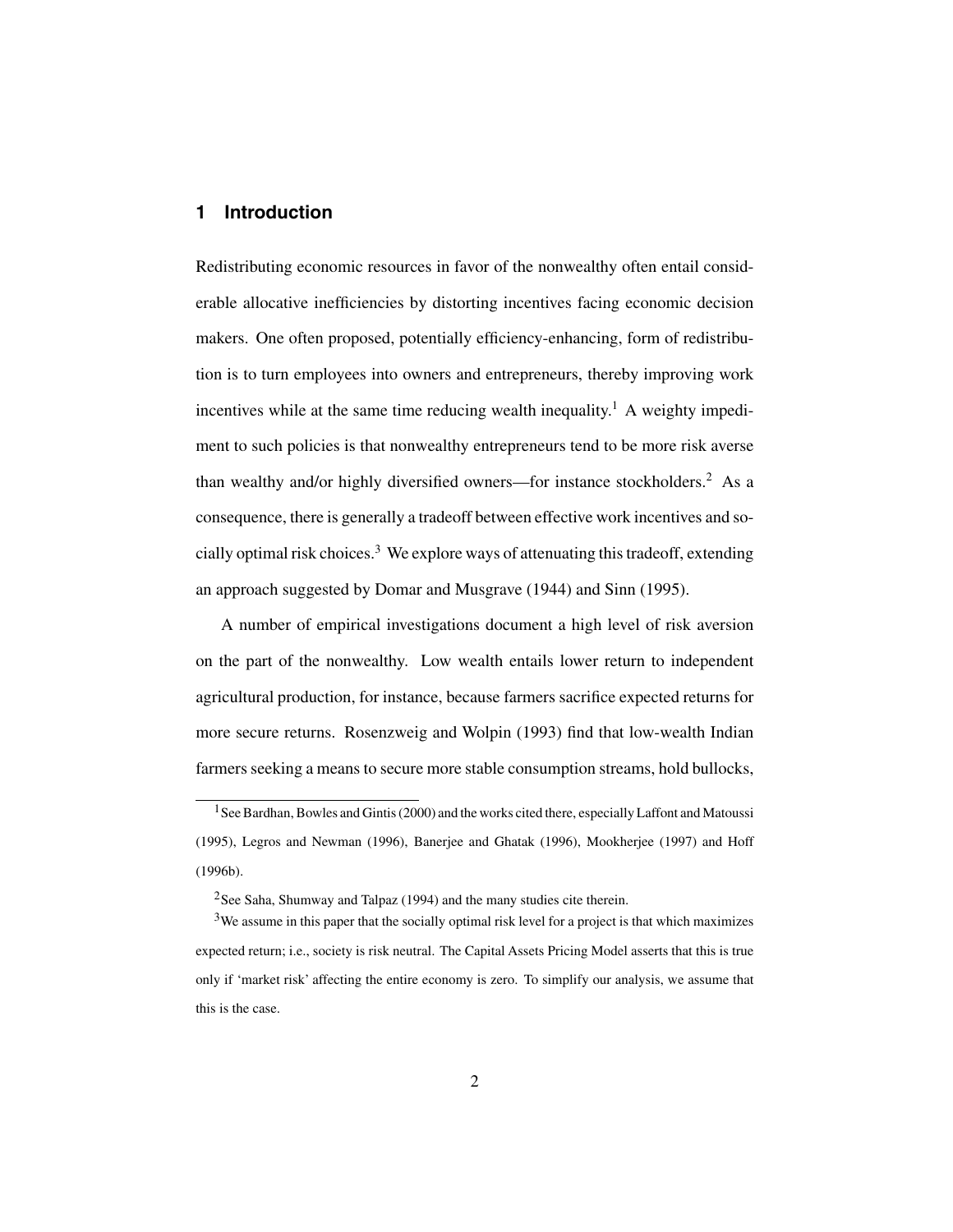which are a highly liquid form of capital, instead of buying pumps, which are illiquid but have high expected return. The relevant effects are not small. Rosenzweig and Binswanger (1993) find, for example, that a one standard deviation reduction in weather risk would raise average profits by about a third among farmers in the lowest wealth quartile (p. 75), and virtually not at all for the top wealth-holders. Moreover, they conclude that the demand for weather insurance would come primarily, if not exclusively, from poor farmers. Nerlove and Soedjiana (1996) find a similar effect in Indonesia with respect to sheep.<sup>4</sup>

Thus because of risk aversion, a reassignment of property rights to low-wealth entrepreneurs might be unsustainable if as a result entrepreneurs'income streams are subject to high levels of stochastic variation. Carter, Barham and Mesbah (1996) and Jarvis (1989) provide a vivid example: in the Central Valley of Chile three quarters of those families who received individual assignment of land rights under a land redistribution program in the 1970's sold their assets within a decade.

However, as Musgrave, Domar, and Sinn suggest, the availability of insurance can lead to increased risk-taking and willingness to hold risky assets.<sup>5</sup> But the market for forms of insurance that promote entrepreneurial risk-taking may be imperfect (Atkinson and Stiglitz 1980). Shiller (1993) provides several contemporary applications, arguing that capital market imperfections even in the most advanced

<sup>4</sup>See Hoff (1996a) for a discussion of this and related studies.

<sup>5</sup>More recently, Black and de Meza (1997) argue that public insurance may improve efficiency when there heterogeneous occupational risk, but their model works through price changes rather than wealth changes. For more on mixed public/private insurance, see Blomqvist and Johansson (1997) and Selden (1997).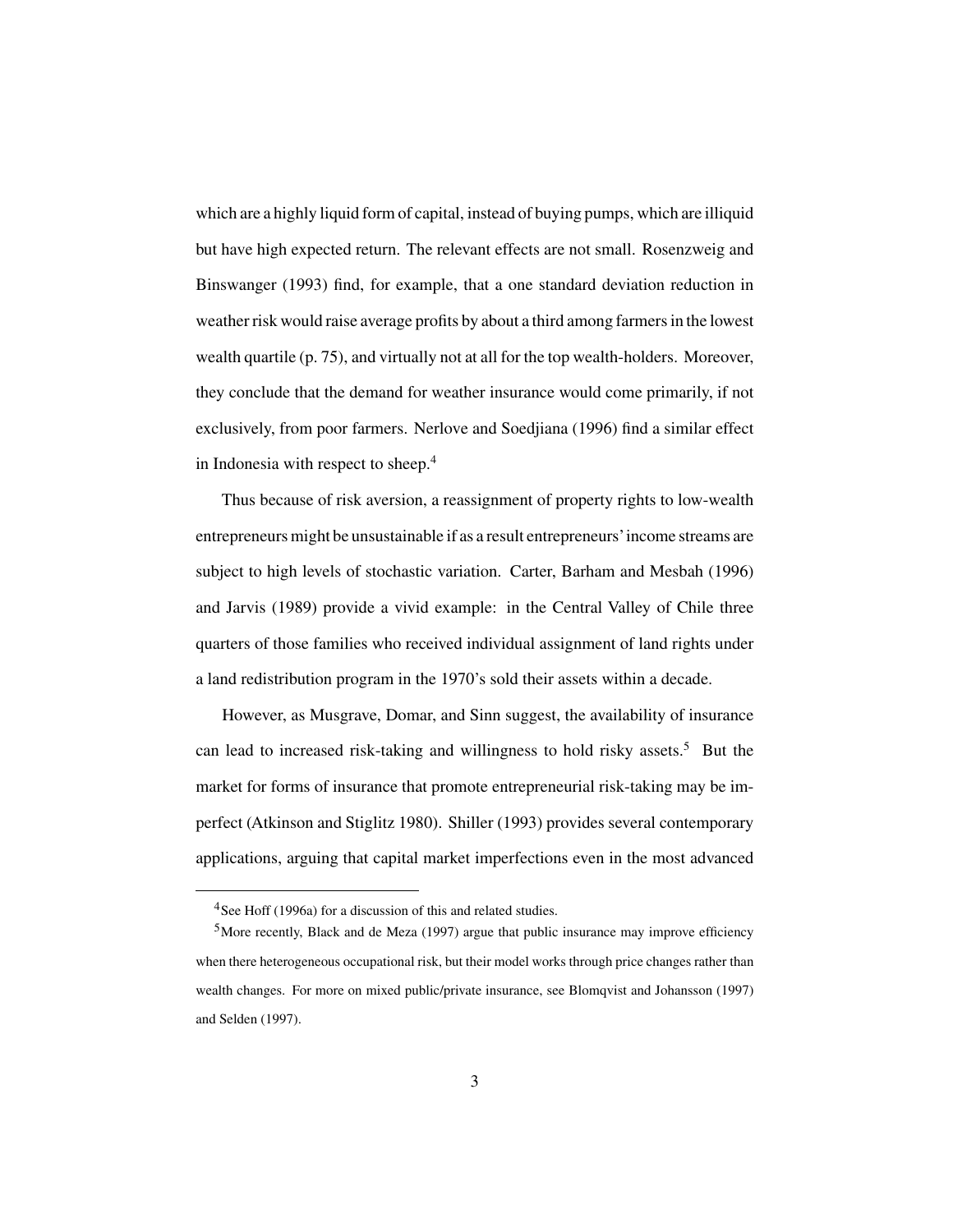economies lead to the absence of insurance markets for major sources of individual insecurity and inequality. For instance, a major form of wealth insecurity in many families is the capital value of the family home, due to medium- to long-term fluctuations in average housing prices in a region. No insurance for such fluctuations is available, but Shiller suggests that this and other similar insurance markets can be activated through proper financial interventions. Along these same lines, Sinn (1995) argues that the welfare state in the advanced economies can be understood in part as a successful set of policy measures to improve the risk-taking behavior of the nonwealthy where private 'social insurance' markets fail.

On the other hand, many attempts at preserving the small independent entrepreneur through extending credit availability and crop insurance have failed (Carter and Coles 1997), though these failures may be due to forms of insurance that are not incentive compatible (Newbery 1989). For instance, insuring individual crops reintroduces the same agency problems as sharecropping and wage labor. By contrast, as we show below, allowing entrepreneurs to purchase insurance covering some general condition that is correlated with individual crop risk but that does not affect individual production incentives, can be effective in eliciting risk taking on the part of the nonwealthy without incurring efficiency losses. A crop insurance program in India, for example, based payments to individual farmers not on the output of their own plots but rather on average crop yields in larger agro-climatic regions to which they belong (Dandekar 1985). Disaster insurance for crops in the United States is similarly designed (Williams, Carriker, Barnaby and Harper 1993). Or insurance payments may be based on the exogenous source of the risk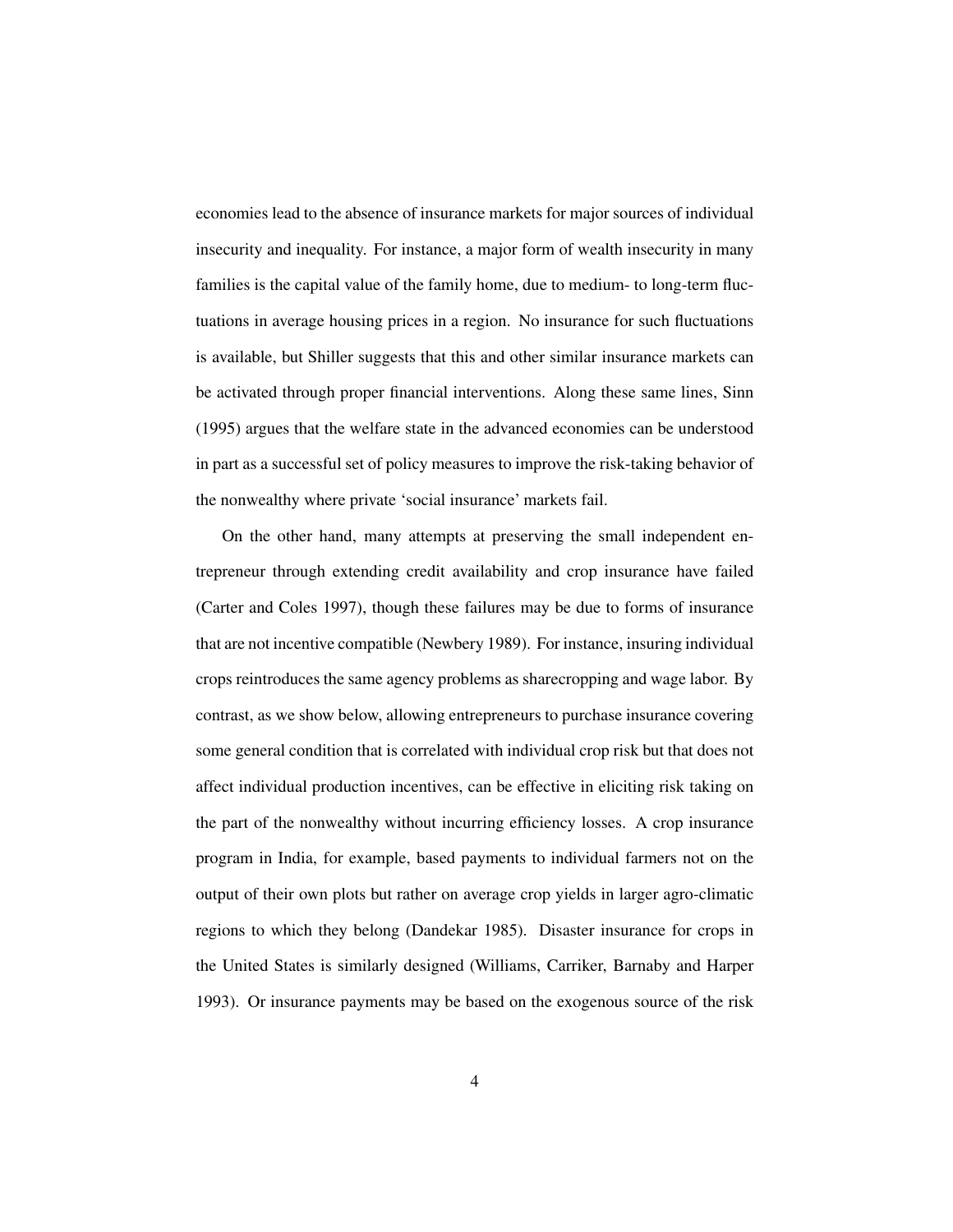itself, if this is measurable. An example of this is rainfall insurance, whereby the entrepreneur pays a fixed premium, and receives a schedule of returns depending upon the average rainfall in the region over the growing season.<sup>6</sup>

In this spirit, we show below that under plausible conditions reducing the exposure of the nonwealthy to stochastic fluctuations independent of their productive activities can induce increased entrepreneurial risk-taking, and hence can help sustain otherwise unsustainable asset redistributions. General social insurance can also allow access to credit markets for wealth-poor agents who would be otherwise excluded. Platteau, Murickan, Palatty and Delbar (1980), Sanderatne (1986), Ardington and Lund (1995) and Deaton and Case (1998) provide some evidence for this phenomenon.

In our analysis we shall use a 'productivity enhancing' criterion in place of the more familiar 'Pareto improving' criterion because we are studying policies aimed at egalitarian redistribution, to which the Pareto improving criterion need not apply. Nor need the usual 'compensation criteria' apply. According to the compensation criteria, gainers from the policy must be able to compensate losers, but potential losers must not be able to compensate potential gainers to forego the policy. However if redistribution is the goal, there is no reason to require that compensations be feasible.

<sup>&</sup>lt;sup>6</sup>Similarly, the taxation of agricultural income can be based on general growing conditions rather than measured farm output, thus combining insurance and revenue-producing goals. The idea is not new. The *Zabt* system of taxation, developed by the Mughal rulers of North India during the Sixteenth Century, based assessments on estimates of the productive capacities of the land rather than on actual harvests (Richards 1993):85ff.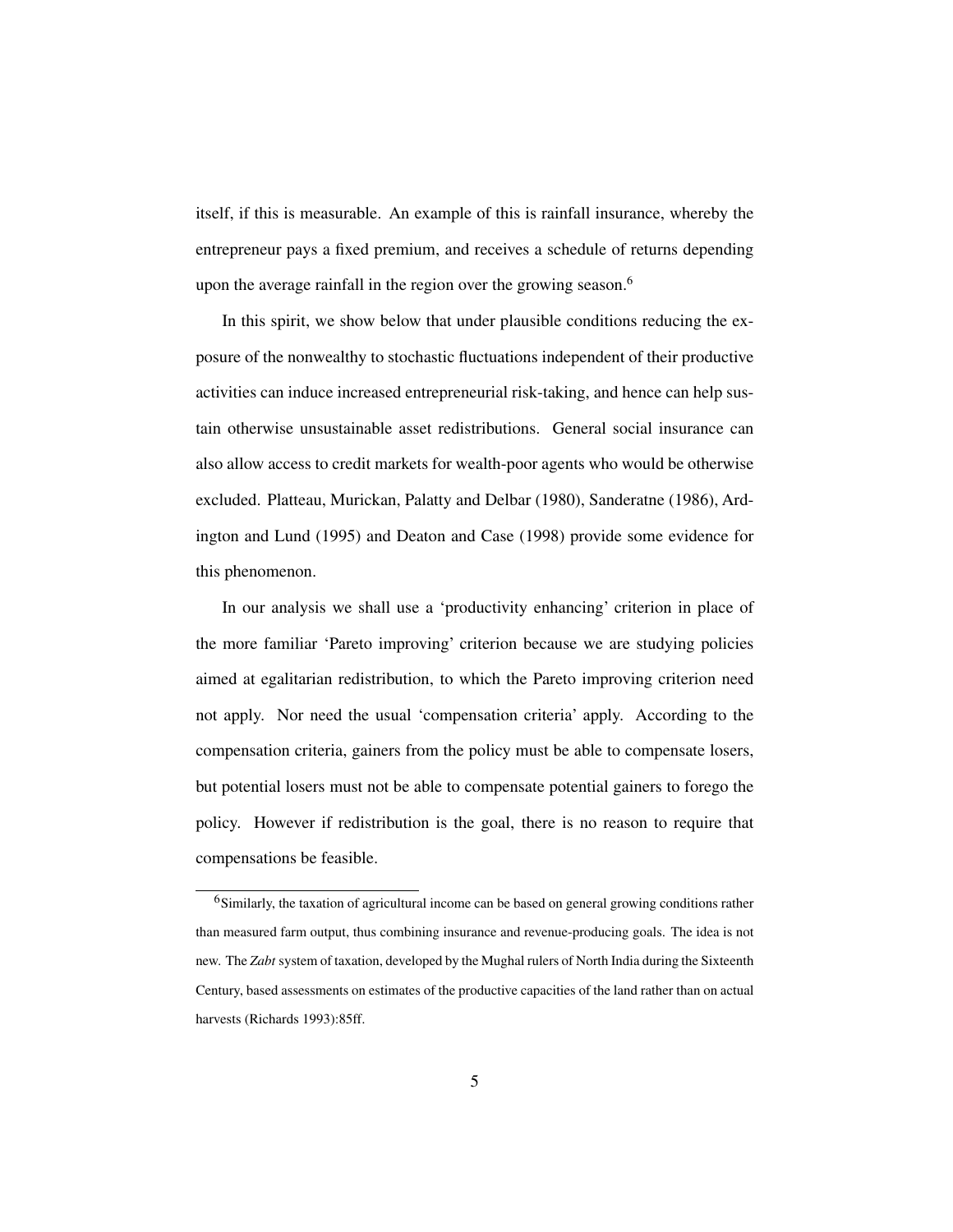This accounts for our definition of a policy as *productivity enhancing* if the gainers could compensate the losers and still remain better off, except that the implied compensation need not be implementable under the informational conditions and incentive constraints of the economy. A productivity enhancing egalitarian asset redistribution refers to a mandated reassignment to wealth-poor suppliers of labor services of residual claimancy and control over assets, which would not take place through competitive exchange but which is sustainable as a competitive equilibrium following the redistribution. The productivity gains associated with this class of redistributions arise from improvements in technical efficiency made possible by the improved incentives supported by reallocation of residual claimancy rights. As we will see, the efficient assignment of residual claimancy rights does not arise through private exchange because, while *ex post* assignment of rights to the poor is constrained Pareto efficient and hence sustainable in a competitive equilibrium, the *ex ante* distribution of rights is also constrained Pareto efficient, so given the *ex ante* distribution, private exchanges will not implement the *ex post* distribution of rights.

The model developed below shows that, exposed to the risk associated with residual claimancy, asset-poor entrepreneurs

- (a) may avoid buying projects that they could operate productively, even when they are financially capable of doing so, may sell rather than operate such projects that are transferred to them, and will choose suboptimal levels of risk for any project that they do retain and operate;
- (b) there exists a class of productivity enhancing egalitarian asset redistributions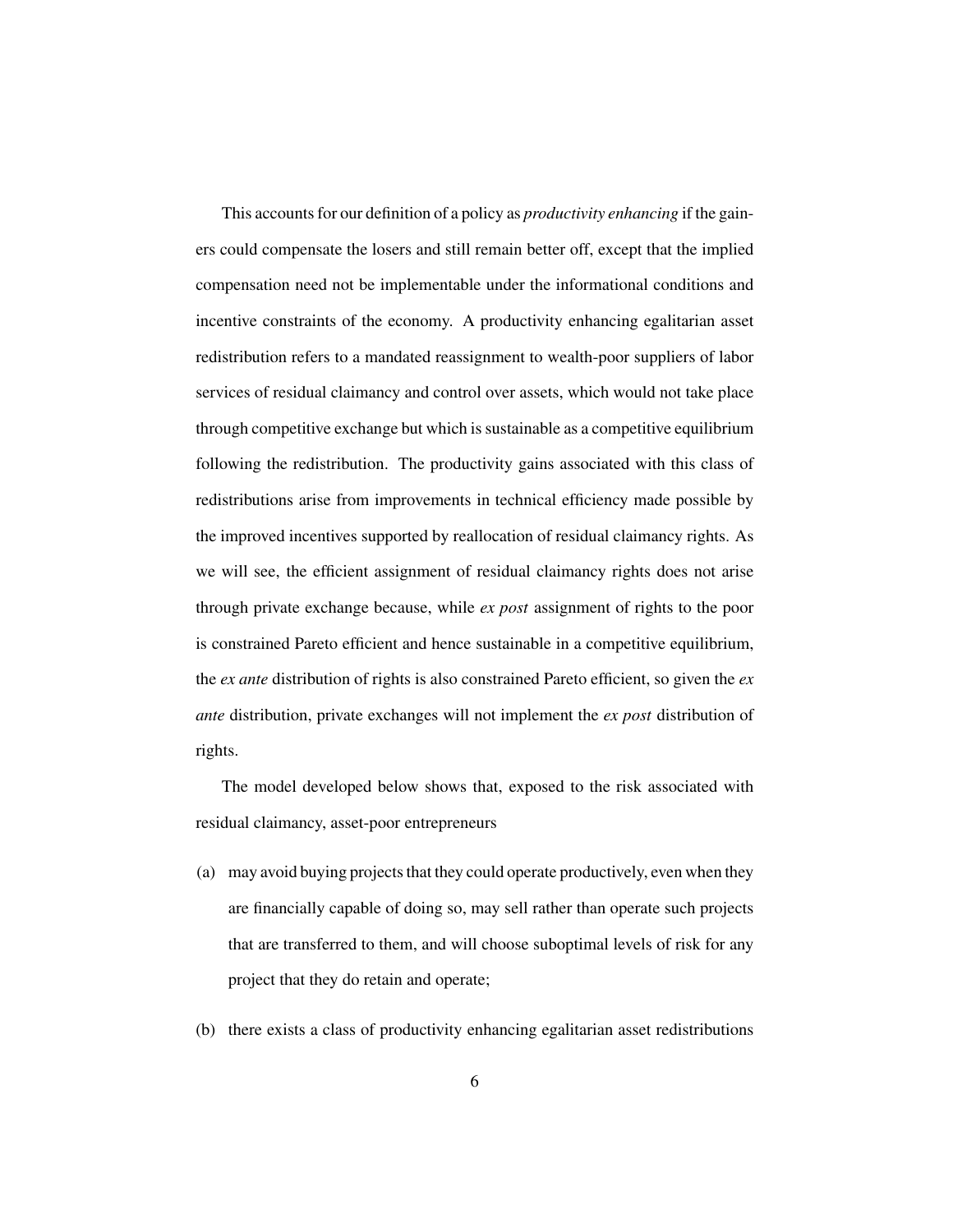that are sustainable as competitive equilibria but will not occur through private contracting even when loans are available to all entrepreneurs at the risk-free interest rate;

- (c) this class may be expanded by a offering fair insurance to nonwealthy asset holders that protects the entrepreneur against risk unassociated with the production process (e.g., health insurance, consumer goods price stabilization) or that protects independent entrepreneurs against 'industry risk' that is unrelated to the quality of their own decisions;
- (d) while competitive profit maximizing insurers may supply some forms of insurance of this type, they will generally do so in a suboptimal manner.

Our approach relates to the literature on wealth, risk-taking, and insurance as follows. Kihlstrom and Laffont (1979) and Banerjee and Newman (1991) develop models in which more risk averse agents become employees and less risk averse agents become entrepreners. They also showed that this situation involves allocational inefficiencies occasioned by incomplete markets for risk-sharing. Our model adds that with declining risk-aversion the nonwealthy will be employees and the wealthy entrepreneurs. In a related paper, Kanbur (1979) showed that when general equilibrium effects are included, redistributive taxation need not reduce the economic inequality occasioned by heterogeneous levels of risk aversion. In our model, egalitarian policies do not affect prices or the wage rate, and we take the profit rate as exogenous, as in the case of a small country operating without capital controls in an international economic system. Therefore Kanbur's results do not obtain in our model. Two papers prior to the present contribution (Banerjee and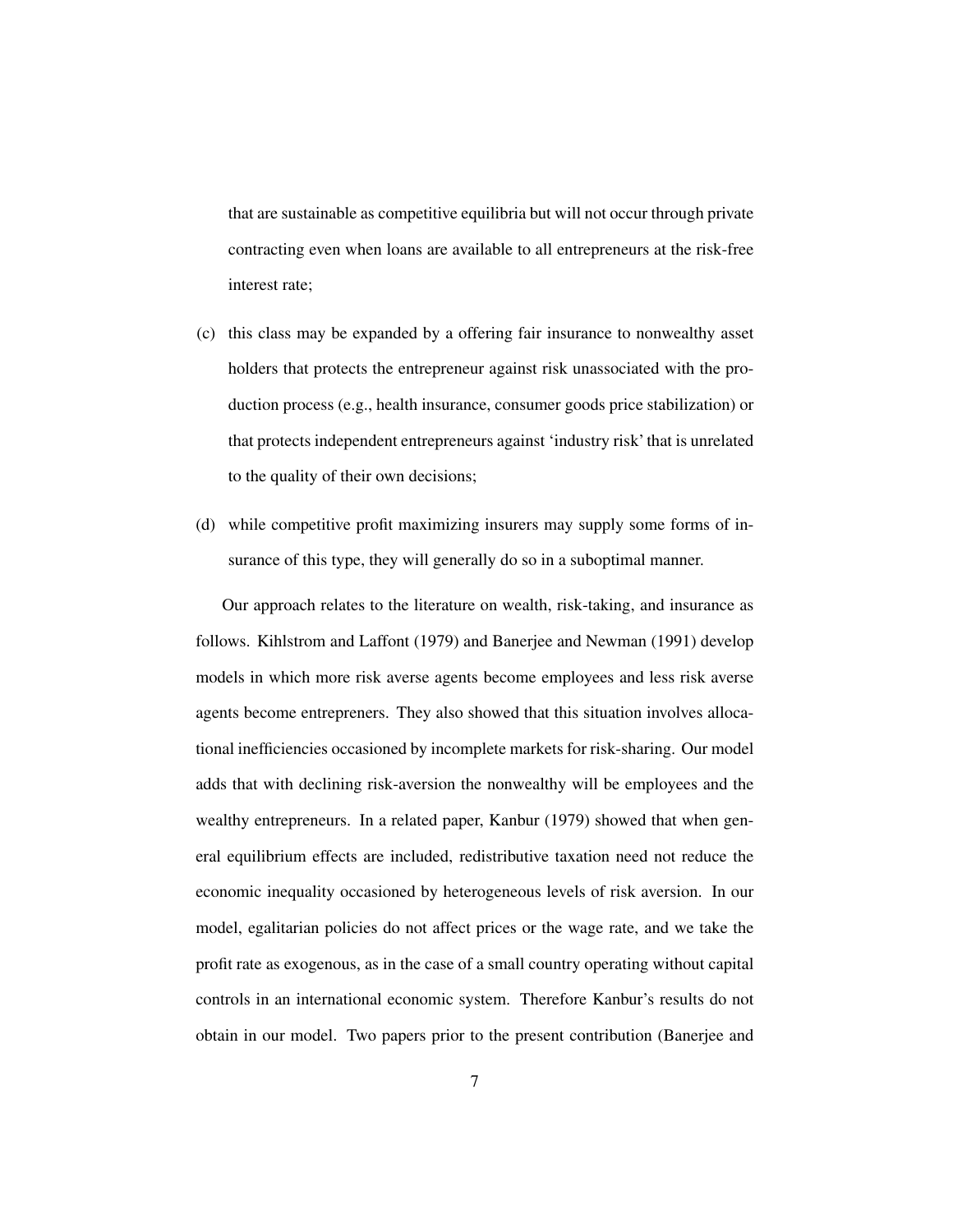Newman 1993, Aghion and Bolton 1997) have modeled the dependence of the occupational distribution on the wealth distribution. Both assume risk-neutral agents and imperfect credit markets and, like us, find that redistribution can both improve productive efficiency and reduce wealth inequality. Our contribution in this regard is thus to extend their results to the case of risk-averse agents.

# **2 The Model**

Consider a risk neutral employer who owns an asset and employs a worker. The worker receives a wage  $w$ , and the project uses non-depreciable capital goods with value **k**. We assume the employer must supervise the worker to guarantee performance, with supervision costs  $m > 0$ . We also assume the project consists of a continuum of possible technologies of varying risk and expected return, with higher risk yielding higher expected return over some range. We summarize the choice of technology in an expected net revenue schedule  $g(\sigma)$ , which is a concave function of the standard deviation of revenue  $\sigma > 0$ , with a maximum at some  $\sigma^* > 0$ .<sup>7</sup>

We then write the employer's profits, net of the opportunity costs of capital,  $p(\sigma)$  as

$$
p(\sigma) = \sigma z + g(\sigma) - \rho \mathbf{k} - m - w \tag{1}
$$

 $7$ This shape follows from two plausible assumptions. First, production techniques that offer positive expected return involve a strictly positive level of risk. Hence expected return is an increasing function of risk for low levels of risk. Second, firms have access to production techniques that have very high returns when successful, but with a low probability of success (e.g. a firm may lower costs by not diversifying its product line, or by assuming the availability of particular production inputs). Hence above a certain point expected return declines with increasing risk.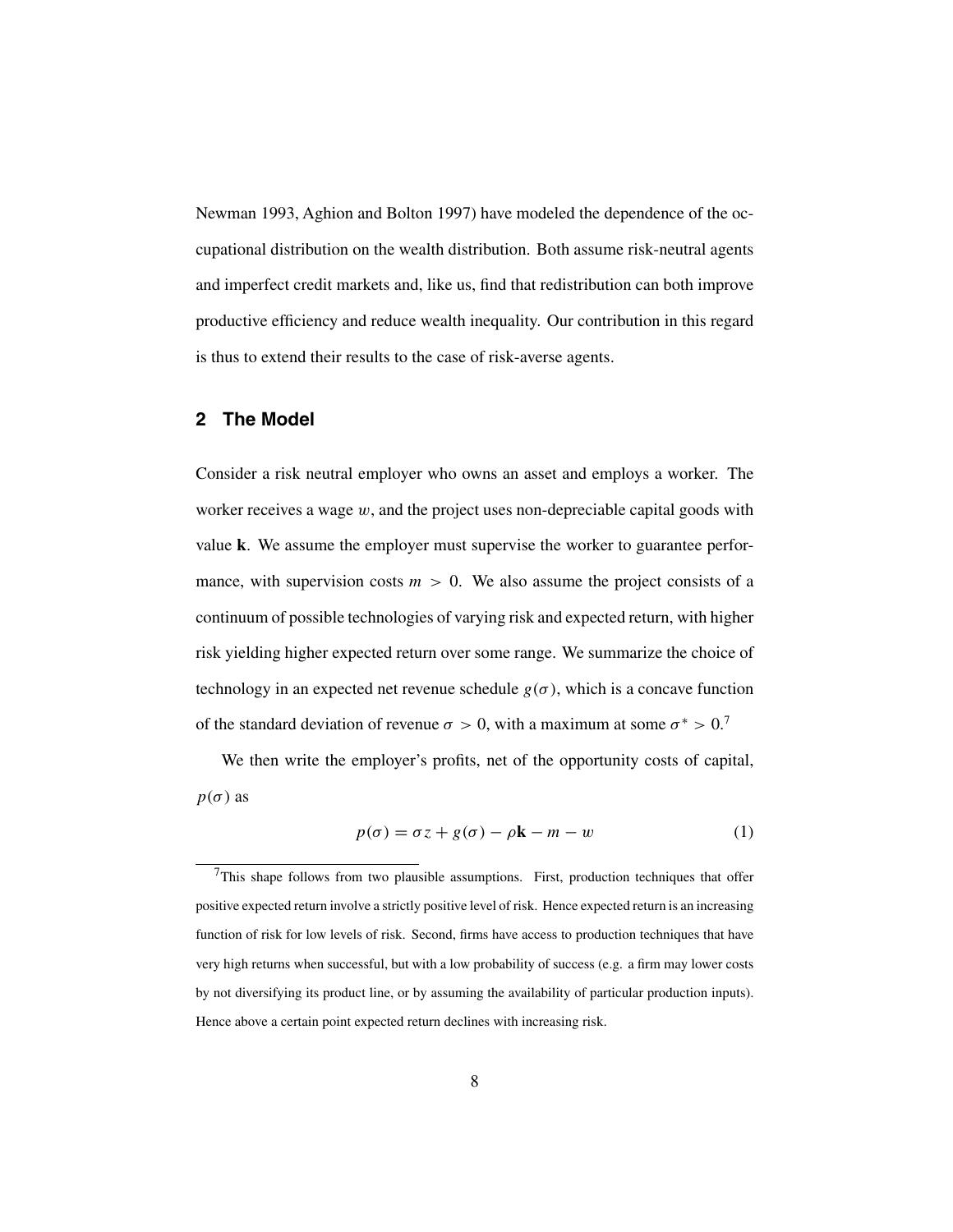where z is a random variable with mean zero and standard deviation unity and  $\rho$  is the risk-free interest rate.

The employer, who is risk neutral, maximizes  $Ep(\sigma)$ , the expected value of profits, giving first order condition

$$
(\mathbf{E}p)_{\sigma} = g'(\sigma) = 0,\tag{2}
$$

determining the expected profit-maximizing risk level  $\sigma^{*}$ .<sup>8</sup> We further assume that the project is part of a competitive system with free entry, so profits must be zero in equilibrium. Since the employer is risk-neutral, this means the equilibrium wage rate  $w^*$  is given by

$$
w^* = g(\sigma^*) - \rho \mathbf{k} - m. \tag{3}
$$

Suppose the wage-earner considers becoming an independent entrepreneur by renting capital and undertaking production. To abstract from problems of credit availability, we assume that the productive equipment constituting the asset may be rented at a per-period cost  $\rho$ **k** where  $\rho$  is the risk-free interest rate. This is equivalent to assuming that the entrepreneur can borrow funds to purchase the asset at the risk-free rate. The independent entrepreneur's net payoff is then given by

$$
y(\sigma) = \sigma z + g(\sigma) - \rho \mathbf{k},\tag{4}
$$

since being self-employed, the entrepreneur pays neither the wage nor the moni-

<sup>&</sup>lt;sup>8</sup>Here and throughout the paper, we use a variable subscript to a function to denote the partial derivative with respect to this variable.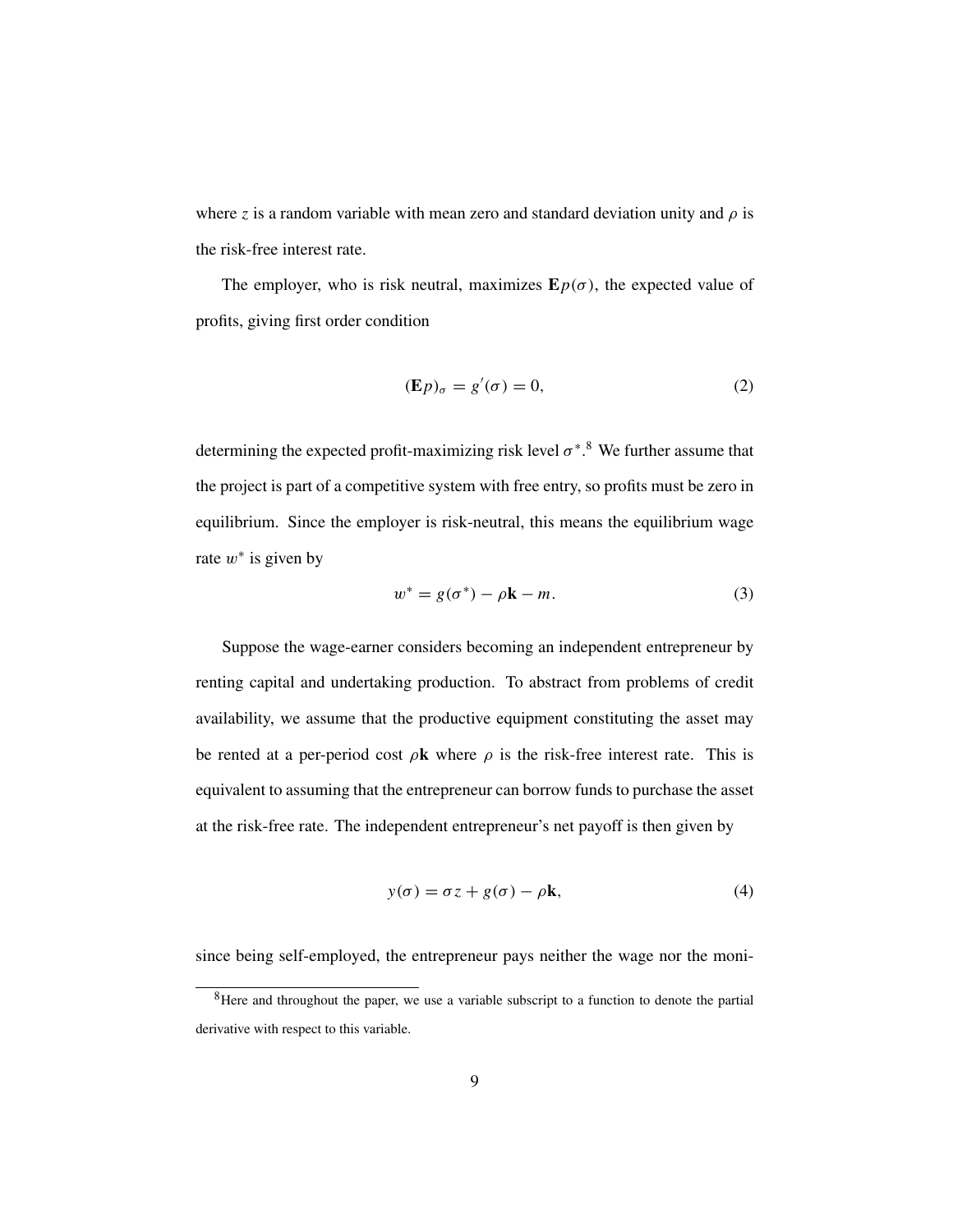toring cost (we assume that the effort level of the entrepreneur remains the same). Indeed, the fact that the entrepreneur does not incur the monitoring cost captures our assumption that productive efficiency improves when the entrepreneur ceases being a wage-earner and becomes the residual claimant.

Suppose the supplier of labor services has utility function  $u(\mathbf{w})$ , which is twice differentiable, increasing, and concave in wealth **w**, and define

$$
v(\sigma, \mu) = \mathbf{E}u(\mathbf{w}) = \int_{-\infty}^{\infty} u(\mu + \sigma z) dF(z), \tag{5}
$$

where  $F(z)$  is the cumulative distribution of z. Thus  $v(\sigma, \mu)$  is the expected utility of the payoff  $\mu + \sigma z$ . We write the slope of the level curves  $v(\sigma, \mu) = \bar{v}$  where  $\bar{v} \in \mathbf{R}$ .

$$
s(\sigma, \mu) = -\frac{v_{\sigma}}{v_{\mu}},
$$
\n(6)

and we write the Arrow-Pratt risk coefficient for the agent as

$$
\lambda(\mathbf{w}) = -\frac{u''(\mathbf{w})}{u'(\mathbf{w})}.
$$

We then have the following, due to Meyer (1987) and Sinn (1990):

Proposition 1. *Suppose*  $v(\sigma, \mu)$  *is defined by 5 and*  $s(\sigma, \mu)$  *is defined by (6). Then* 

- *(i) For*  $\sigma > 0$ *,*  $v_{\mu}(\sigma, \mu) > 0$  *and*  $v_{\sigma}(\sigma, \mu) < 0$ *.*
- *(ii)*  $s(0, \mu) = 0$ .
- *(iii)*  $s(\sigma, \mu) > 0$  *when*  $\sigma > 0$ *;*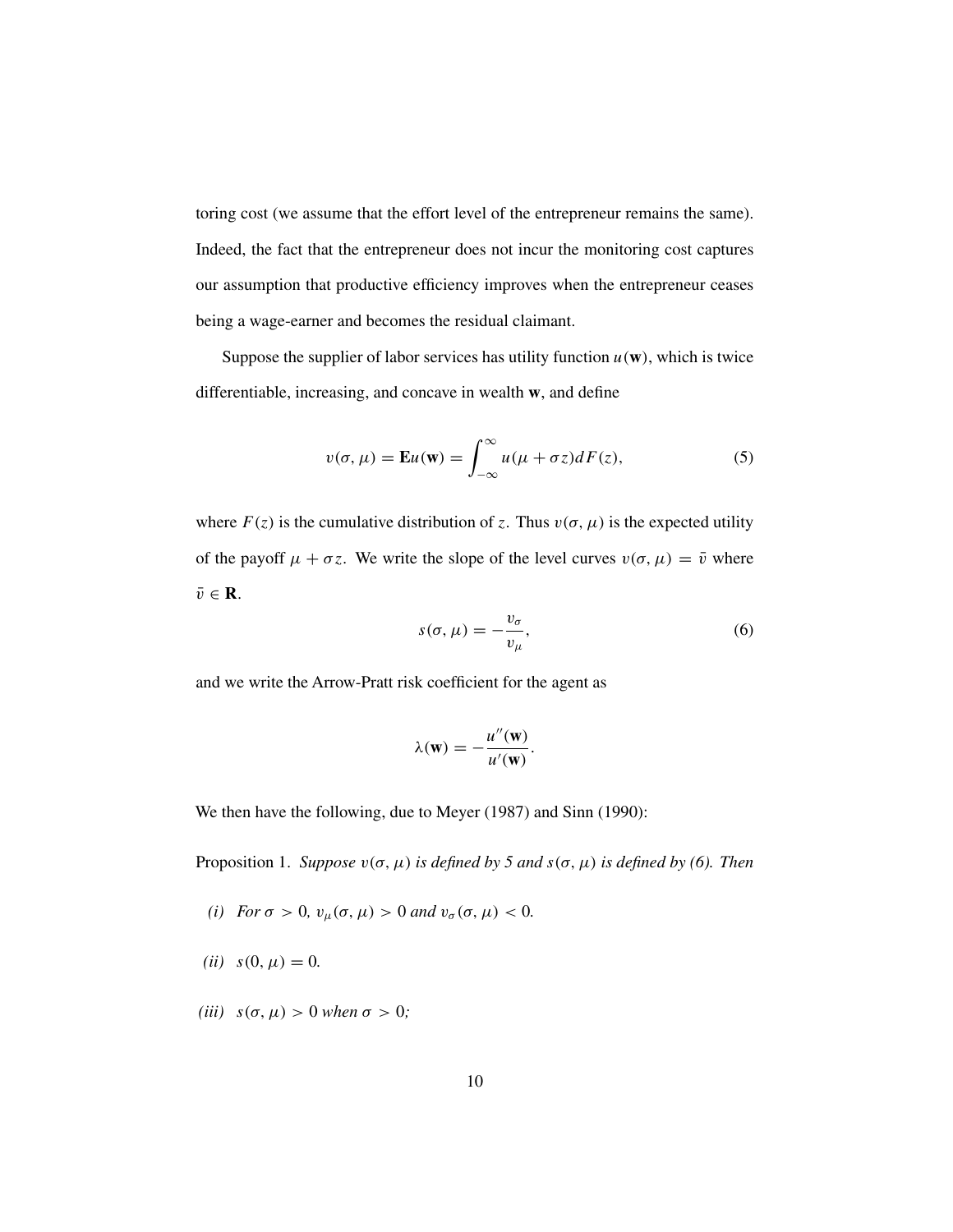- $(iv)$   $v(\sigma, \mu)$  *is concave*;
- (*v*)  $s_{\mu}(\sigma, \mu) < 0$  *when*  $\lambda'(\mathbf{w}) < 0$ ;
- $(vi)$   $s_{\sigma}(\sigma, \mu) > 0$ .

This Proposition shows that  $v(\sigma, \mu)$  behaves like a utility function where  $\mu$  is a 'good' and  $\sigma$  is a 'bad.' The level curves  $v(\sigma, \mu) = \bar{v}$  are then indifference curves which, in the case of decreasing absolute risk aversion, are increasing, convex, flat at  $\sigma = 0$ , become flatter for increasing  $\mu$  when  $\sigma > 0$ , and become steeper for increasing  $\sigma$ . Movements to the north and to the west thus indicate both improved welfare and flatter indifference curves. These properties are illustrated in Figure 1. We henceforth assume the supplier of labor serices exhibits decreasing absolute risk aversion, which means  $\lambda'(\mathbf{w}) < 0$ ; i.e., the agent becomes less risk averse as wealth increases.<sup>9</sup>



**Figure 1:** Indifference Curves of the Decreasingly Absolutely Risk Averse Agent with Utility Function  $v(\sigma, \mu)$ 

<sup>&</sup>lt;sup>9</sup>Virtually all empirical studies support decreasing absolute risk aversion. For a recent review of the literature, see Saha et al. (1994).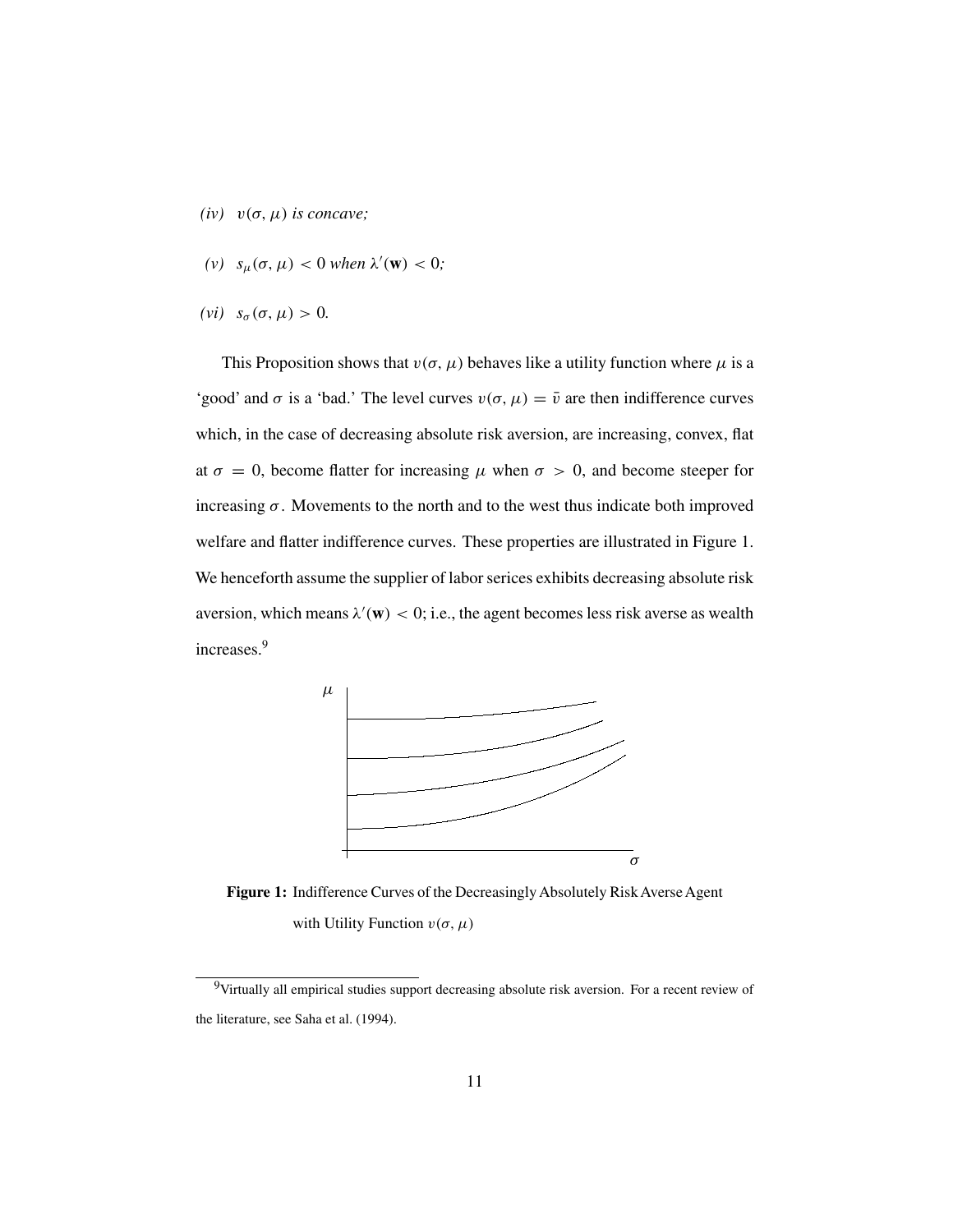The entrepreneur then chooses  $\sigma$  to maximize

$$
\pi(\sigma) \equiv v(\sigma, \mu(\sigma))
$$

where

$$
\mu(\sigma) \equiv \mathbf{E}y(\sigma) = g(\sigma) - \rho \mathbf{k},\tag{7}
$$

giving the first order condition

$$
\pi_{\sigma} = v_{\mu}[g'(\sigma) - s(\sigma, \mu(\sigma))] = 0.
$$
\n(8)

This indicates that the marginal rate of transformation of risk into expected payoffs,  $g'(\sigma)$ , must equal the marginal rate of substitution between risk and expected payoff,  $s(\sigma, \mu)$ . The entrepreneur's optimizing problem as residual claimant is depicted in Figure 2 as choosing the highest indifference curve of  $v(\sigma, \mu)$  that satisfies the constraint (7), which is just the tangency point at A, giving  $\sigma^o$ , which satisfies the first order condition (8). The entrepreneur's risk aversion implies  $s(\sigma, \mu) > 0$ , which by (8) requires that  $\sigma^o < \sigma^*$ , so the independent entrepreneur chooses a lower level of risk than the risk neutral employer.

The tradeoff between the allocative gains and suboptimal risk losses that occur when the asset is assigned to the asset-poor entrepreneur is illustrated in Figure 2. This figure depicts both the pre-transfer allocation in which the employer chooses  $\sigma^*$  and pays w<sup>\*</sup>, and the post-asset-transfer situation indicated by point A. The allocative gain associated with the transfer is the increase in the expected return from  $w^*$  to the point D, or just m, the saving in monitoring input. The suboptimal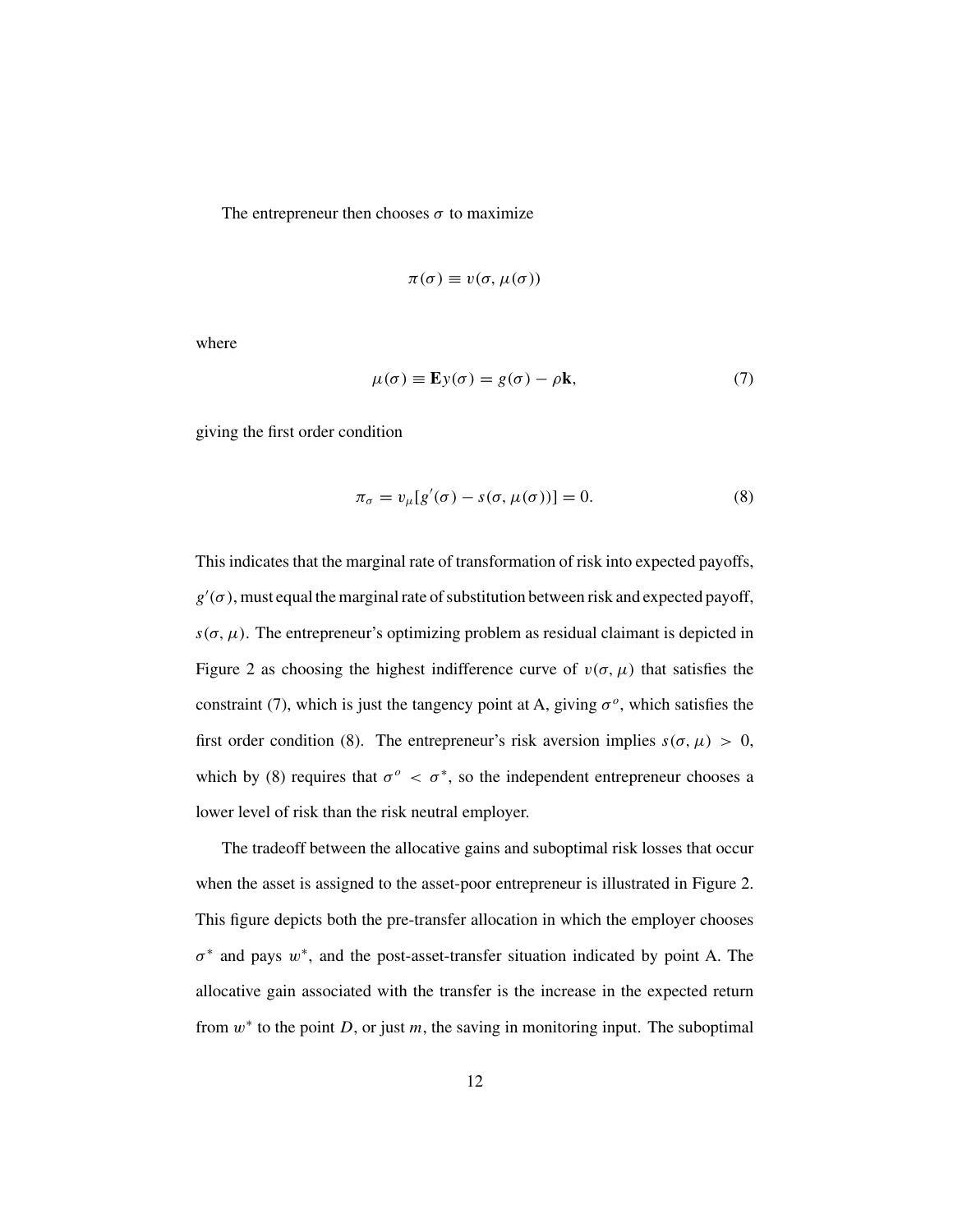risk loss is  $D - F$ , reflecting the fact that the risk averse entrepreneur prefers point A to point  $C$  on the risk-return schedule. There is no reason, of course, to expect the gains to exceed the costs.



**Figure 2:** The Tradeoff between Gain in Expected Return and Lost in Suboptimal Risk Taking

To compare the welfare of the supplier of labor services as entrepreneur as opposed to wage-earner, note that when the employer chooses  $σ$ , by (3) the equilibrium payoff to the employee occurs at the maximum point  $\sigma^*$  of the schedule  $w = g(\sigma) - \rho \mathbf{k} - m$ , as shown at point B in Figure 3(a). Figure 3(a) shows the case where the agent is better off as entrepreneur rather than employee, since the indifference curve through  $(\sigma^o, \mu(\sigma^o))$  is higher than the indifference curve through  $(0, w^*)$ . By contrast, Figure 3(b) shows the case where the agent is better off working for the employer. Notice that in this case the agent has higher expected income as residual claimant than as wage-earner, but is exposed to an excessive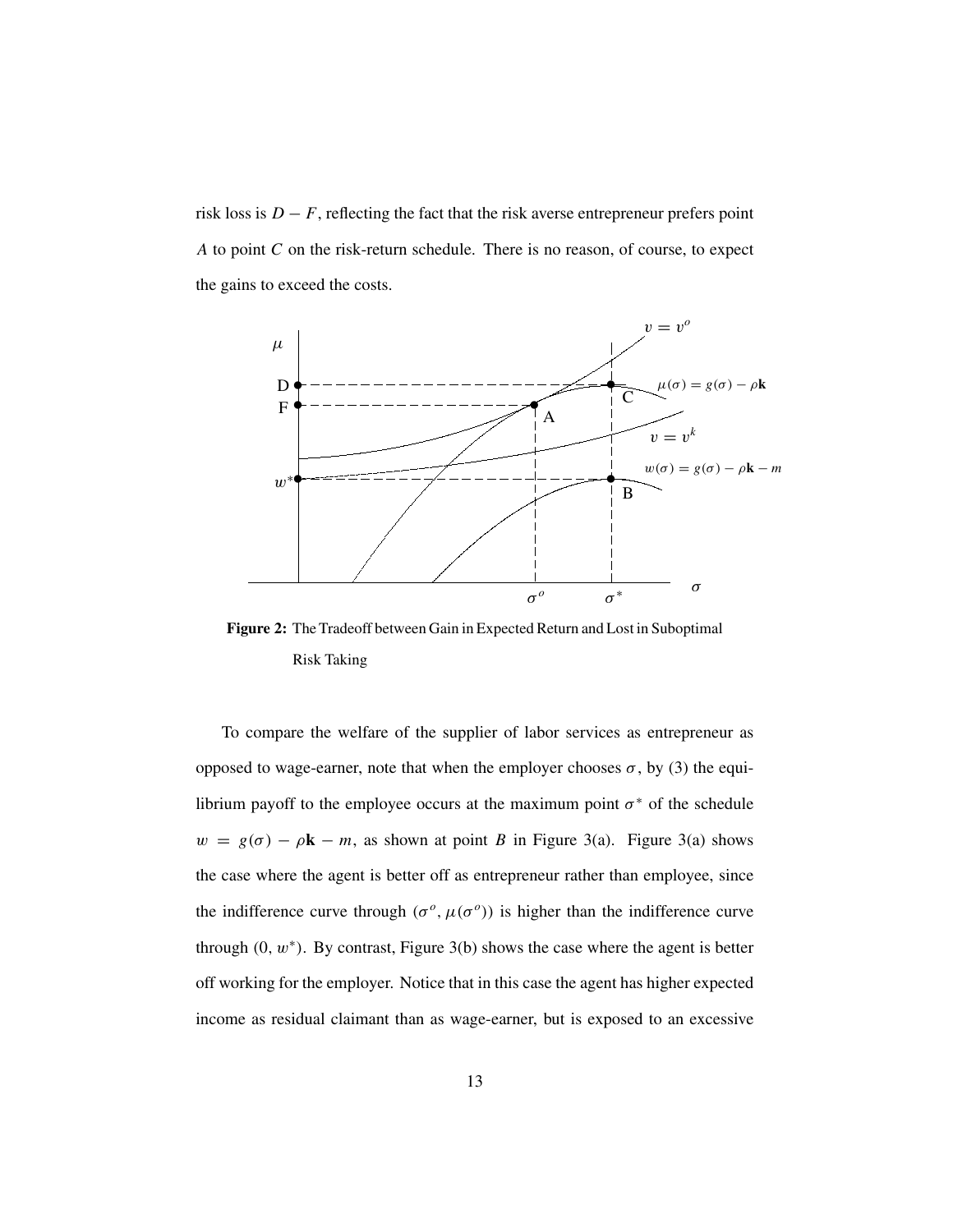level of risk. The differences between the two cases is the greater degree of risk aversion assumed in the second case, as is indicated by the steeper indifference locus. Competitive equilibrium for the first case implies that the agent acquire the asset and in the second that the agent work for the employer, so in both cases the competitive assignment of residual claimancy and control rights would appear to implement an efficient solution.



**Figure 3:** Comparing Wage Earning and Independent Production Note that in (a) the agent is better off as residual claimant, and in (b) the reverse is true.

## **3 Wealth Redistribution**

We now consider whether the analysis would be altered by an outright transfer of **k** to the entrepreneur, thus obviating the need to rent these assets. It might well be thought that the result would not change, as the agent's per period return from selling the asset  $\rho$ **k** is exactly the rental cost, so the asset transfer simply converts a direct cost (the cost of renting the capital) into an opportunity cost (the forgone cost of renting the capital to another agent), seemingly leaving the analysis unaffected. But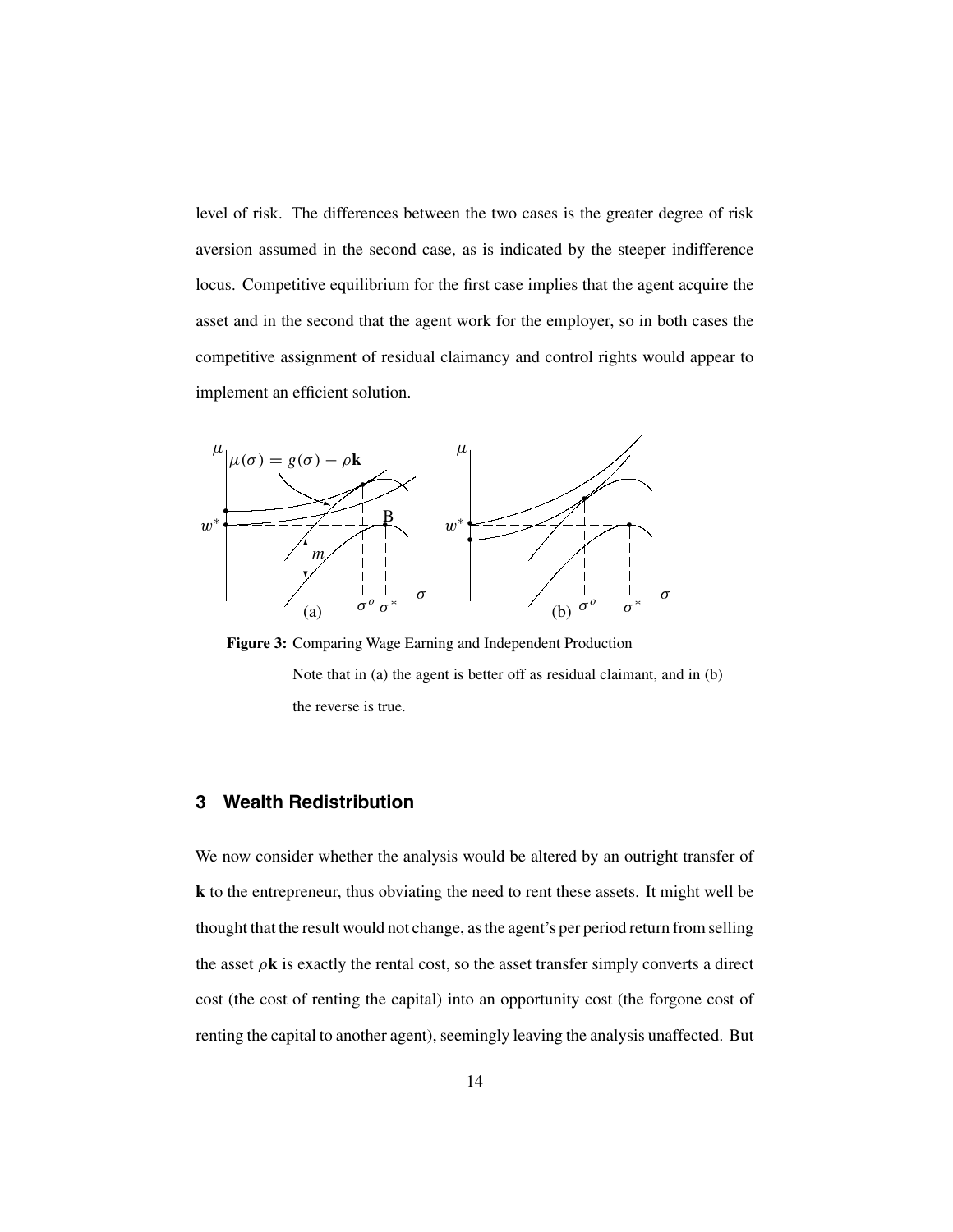this inference is unwarranted. Suppose the entrepreneur has wealth **w** not associated with entrepreneurship, and earns a secure income  $\rho$ **w** on this wealth. Then we have

Theorem 1. *If the entrepreneur satisfies decreasing absolute risk aversion, the level of risk the entrepreneur assumes is an increasing function of wealth* **w***.*

The intuition behind this result is straightforward. Increasing the entrepreneur's wealth flattens the indifference curves in  $\sigma$ - $\mu$  space, so the optimal production point moves closer to the maximum on the risk-return schedule. To prove the theorem, note that with wealth **w**, (7) now becomes

$$
\mu(\sigma) = \rho(\mathbf{w} - \mathbf{k}) + g(\sigma),
$$

and the entrepreneur as before chooses  $\sigma$  to maximize  $\pi(\sigma) \equiv v(\sigma, \mu(\sigma))$ , giving the first order condition (8), which we totally differentiate with respect to **w** to obtain

$$
\pi_{\sigma\sigma}\frac{d\sigma}{d\mathbf{w}} + \pi_{\sigma\mathbf{w}} = 0.
$$

Now  $\pi_{\sigma\sigma}$  < 0 by the second order condition, and

$$
\pi_{\sigma \mathbf{w}} = -\rho v_{\mu} s_{\mu} > 0,
$$

since  $s_{\mu}(\sigma_{\bf w}, \mu_{\bf w}) < 0$  by Proposition 1v. Thus  $d\sigma/d{\bf w} > 0$ .

It follows that there exist wealth transfers of the following form: before the transfer, the agent prefers to work for an owner whose capital stock is **k**. When an amount **k** of wealth is transferred to the agent, indifference curves become flatter,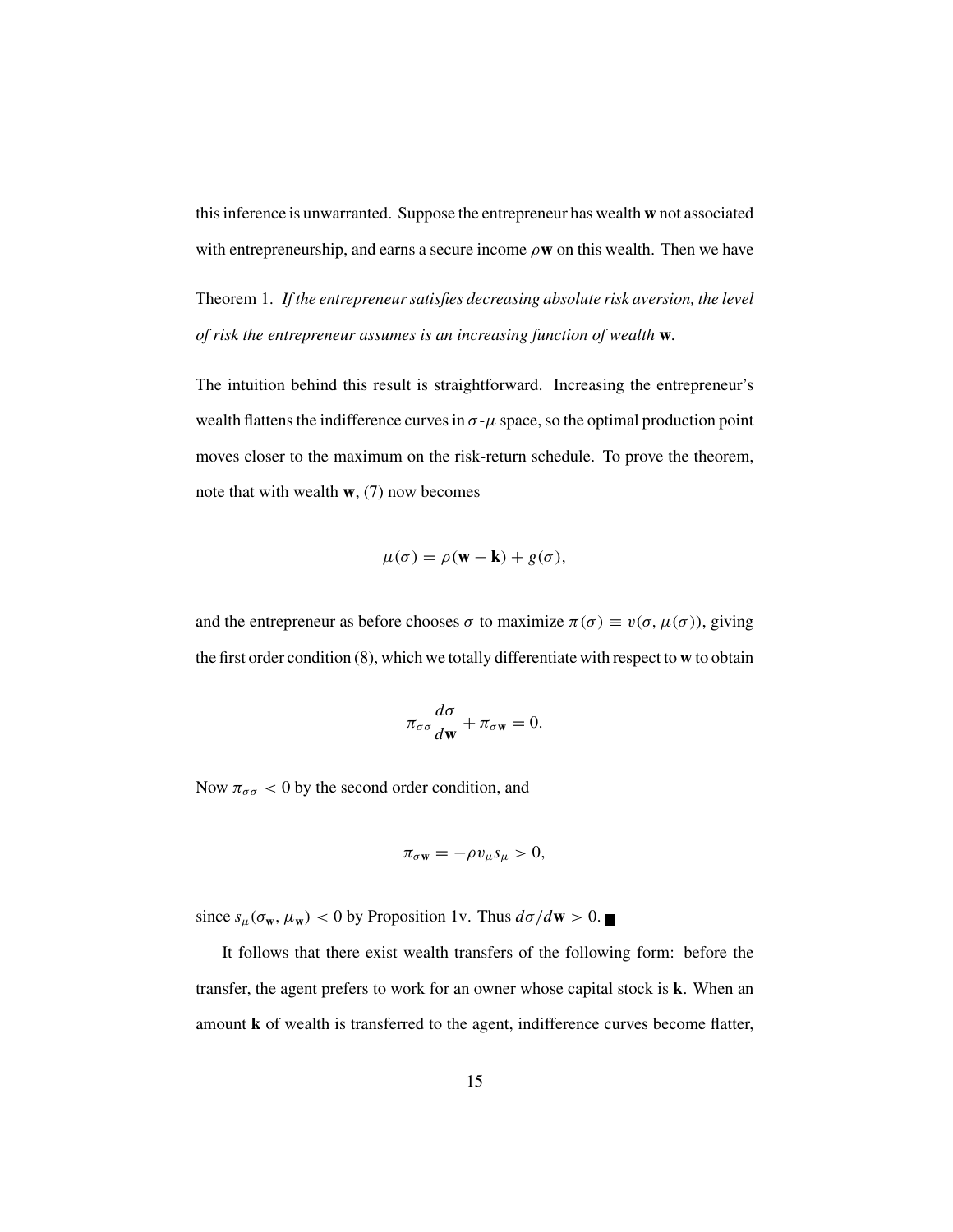and in the new situation holding the productive asset and becoming an independent entrepreneur is the preferred alternative. The transfer is productivity enhancing because the increase in technical efficiency (elimination of  $m$ ) is not offset by the output losses occasioned by the suboptimal risk level.



**Figure 4:** Example of a Productivity Enhancing Asset Redistribution

This is illustrated in Figure 4. In this figure, the before-transfer indifference curves for the agent are the dashed curves. Clearly wage labor dominates independent production. After the transfer, indicated by the solid curves, the decrease in risk aversion of the agent renders independent production superior to wage labor.<sup>10</sup>

Theorem 2. *Starting from an competitive equilibrium with a given distribution of wealth, there is some*  $m_{min}$  *such that for*  $m \geq m_{min}$ , there is a productivity enhancing

<sup>10</sup>The utility levels corresponding to the dashed and the solid indifference curves are of course not the same. particular, the dashed indifference curve through point  $(0, w^*)$  corresponds to a lower utility level than the solid indifference curve through  $(0, w^*)$ , since in the latter case the agent has higher wealth.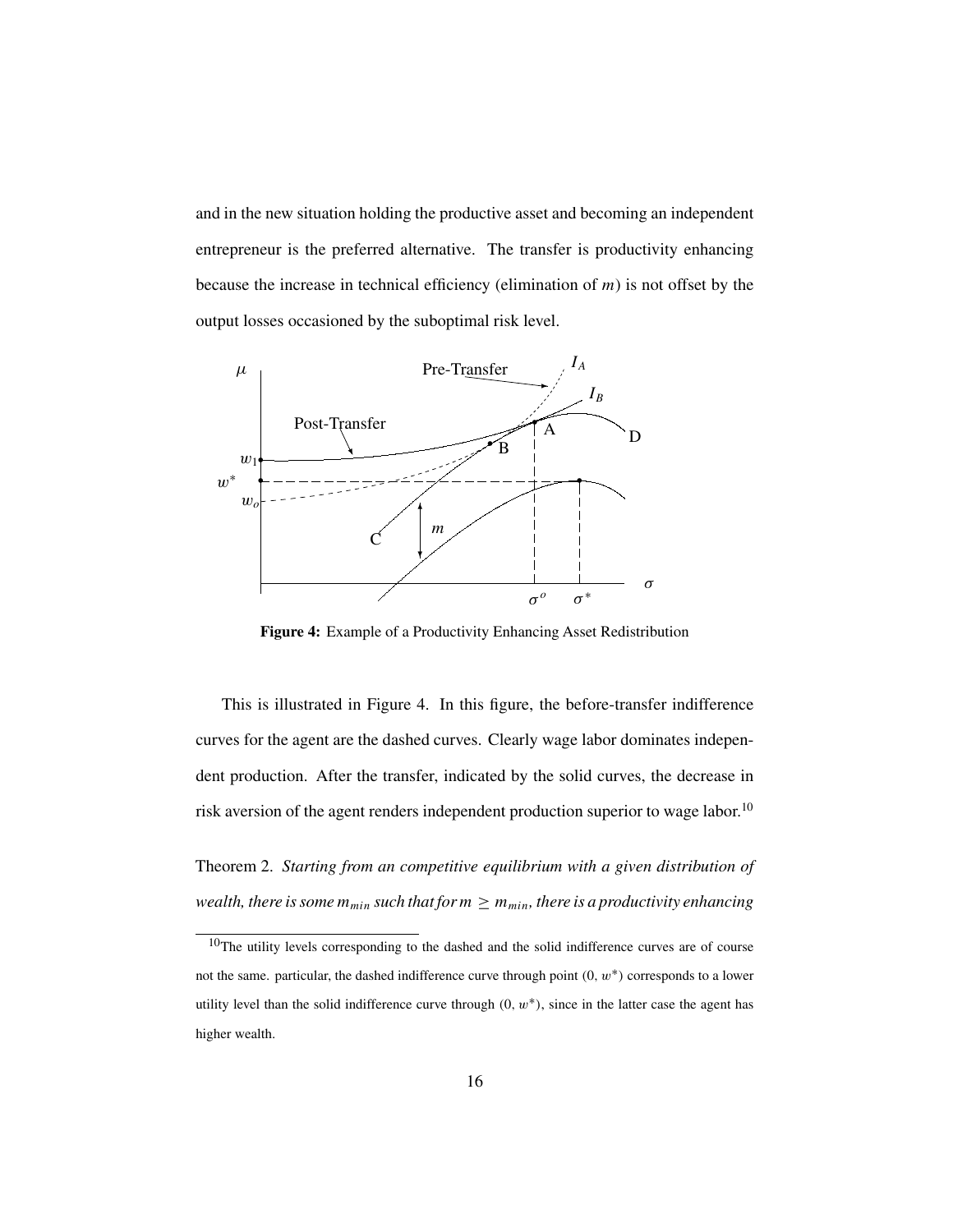#### *redistribution of wealth that can be sustained in a competitive equilibrium.*

Proof: We know from Proposition 1v that  $s(\mu, \sigma, w + \mathbf{k}) < s(\mu, \sigma, w)$ , the transfer of wealth **k** flattening the indifference curves. Suppose  $I_A$  and  $I_B$  are the before and after redistribution indifference curves tangent to the independent entrepreneur's production frontier DABC (Figure 4), respectively. Let  $w<sub>o</sub>$  be the point where  $I_A$  intersects the  $\mu$ -axis, and let  $w_1$  be the point where  $I_B$  intersects the  $\mu$ -axis, so  $w_0 < w_1$ . Then as long as m is such that  $w^* \in (w_0, w_1)$ , the entrepreneur would not have chosen to acquire the asset prior to the transfer yet prefers holding the asset to selling it and working for the employer. Thus the transfer is sustainable. This result also demonstrates that the gains to the entrepreneur are sufficient to compensate the previous owner of the asset as the entrepreneur's returns to holding the asset exceed the opportunity cost  $\rho$ **k**, which is identical to the required compensation.

An egalitarian wealth transfer may thus be productivity enhancing, although the compensation that rendered the transaction a Pareto improvement is not generally implementable, since a lump sum wealth transfer **k** to the former owner (or equivalently, an enforceable commitment of the entrepreneur to pay  $\rho$ **k** per period) would simply induce the entrepreneur to sell rather than operate the asset.

Credit market constraints played no part in this demonstration, as the entrepreneur was assumed to be able to borrow at the competitive risk-free interest rate  $\rho$ . However if the asset poor do face credit constraints insofar as a transfer of wealth may alleviate these constraints a second class of productivity enhancing asset transfers may exist. To see this assume that the cost of borrowing to the entrepreneur is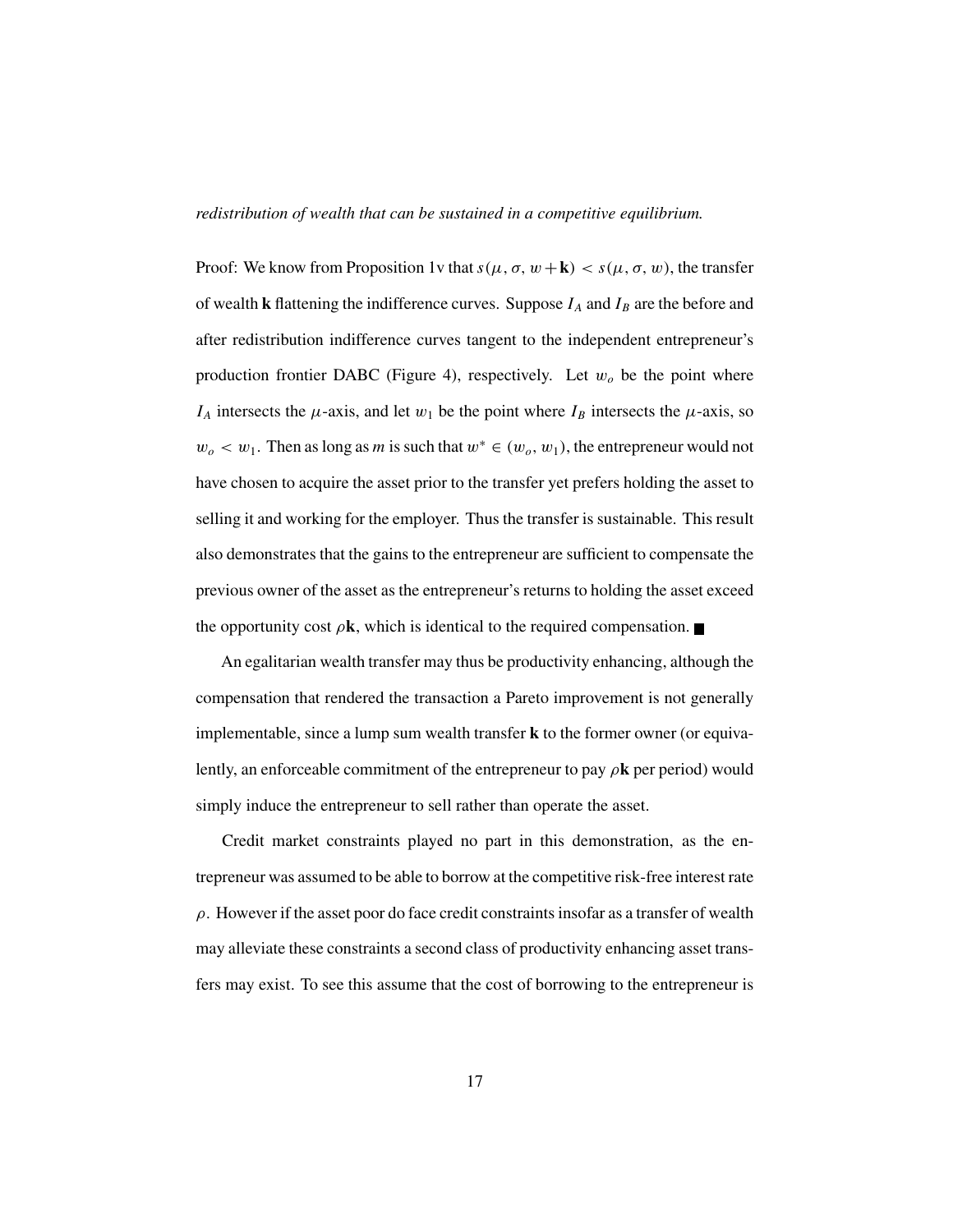$r(\mathbf{w})$  where  $\mathbf{w} \geq 0$  is the total collateralizable wealth of the entrepreneur, where

$$
r'(\mathbf{w}) < 0 \qquad \text{and} \ \lim_{\mathbf{w} \to \infty} r(\mathbf{w}) = \rho. \tag{9}
$$

We have

Theorem 3. *Suppose a credit constrained worker with wealth* **w** *faces an interest rate* r(**w**) *satisfying (9), and a fraction* κ *of the value* **k** *of the capital requirements of the project can serve as collateral on a loan. Then for sufficiently large* **k** *the transfer of the capital good to the agent is productivity enhancing.*

Proof: A entrepreneur with wealth **w** can acquire the capital good at per period cost of  $r(\mathbf{w} - (1 - \kappa)\mathbf{k})\mathbf{k}$ . The expected income  $\mu_p$  for the entrepreneur who purchases the asset is

$$
\mu_p(\sigma) = g(\sigma) - r(\mathbf{w} - (1 - \kappa)\mathbf{k})\mathbf{k},
$$

while the expected income  $\mu_t$  for the entrepreneur who has acquired the asset by transfer is

$$
\mu_t(\sigma) = g(\sigma) - r(\mathbf{w} + \kappa \mathbf{k})\mathbf{k}.
$$

Choose  $\sigma_p^*$  and  $\sigma_t^*$  to maximize  $v(\sigma, \mu_p(\sigma))$ , and  $v(\sigma, \mu_t(\sigma))$ , respectively. The agent who is employed and receiving the wage  $w^*$  would not benefit from purchasing the asset if  $v(\sigma_p^*, \mu_p(\sigma_p^*)) < v^*(0, w^*)$ , which is clearly true for sufficiently large **k**. The same agent having received the asset **k** by transfer would prefer to hold the asset if  $v(\mu_t(\sigma_t^*), \sigma_t^*) > v^*(0, w^*)$ . A productivity enhancing asset transfer thus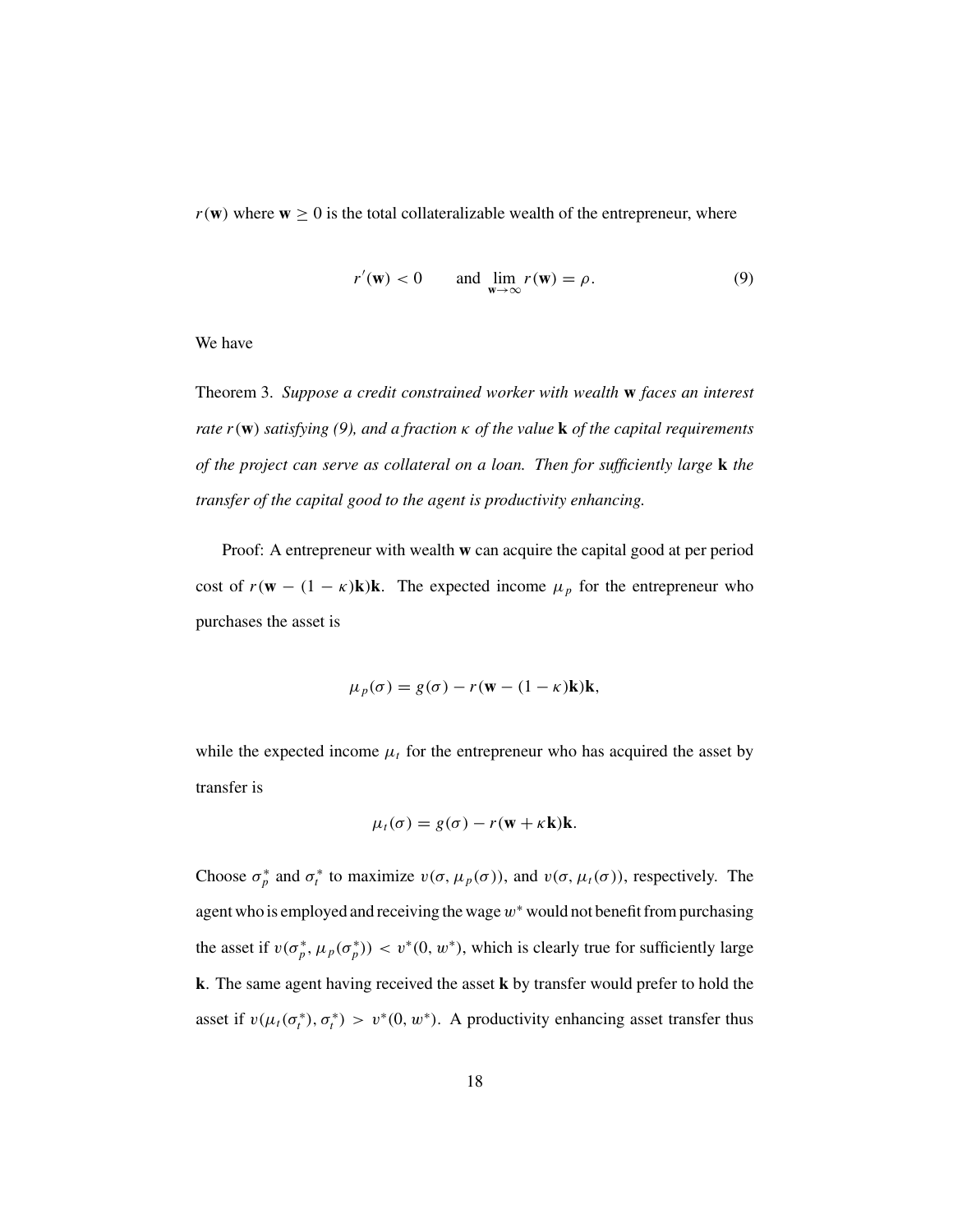

**Figure 5:** A Productivity Enhancing Redistribution where the Entrepreneur Faces a Credit Constraint

requires that:

$$
v(\sigma_p^*, \mu_p(\sigma_p^*)) < v^*(0, w^*) < v(\mu_t(\sigma_t^*), \sigma_t^*).
$$

Suppose the first inequality is satisfied. Since

$$
\mu_t(\sigma) - \mu_p(\sigma) = [r(\mathbf{w} - (1 - \kappa)\mathbf{k}) - r(\mathbf{w} + \kappa \mathbf{k})]\mathbf{k} > 0,
$$

it is clear that, for sufficiently large **k**, the second inequality will be satisfied as well at  $\sigma = \sigma_p^*$ , and hence *a fortiori* at  $\sigma = \sigma_t^*$ .

Figure 5 illustrates a productivity enhancing redistribution to the credit constrained wealth poor entrepreneur.

Thus where a wealth transfer will alleviate the credit market constraints faced by the wealth poor, productivity enhancing redistributions may exist even were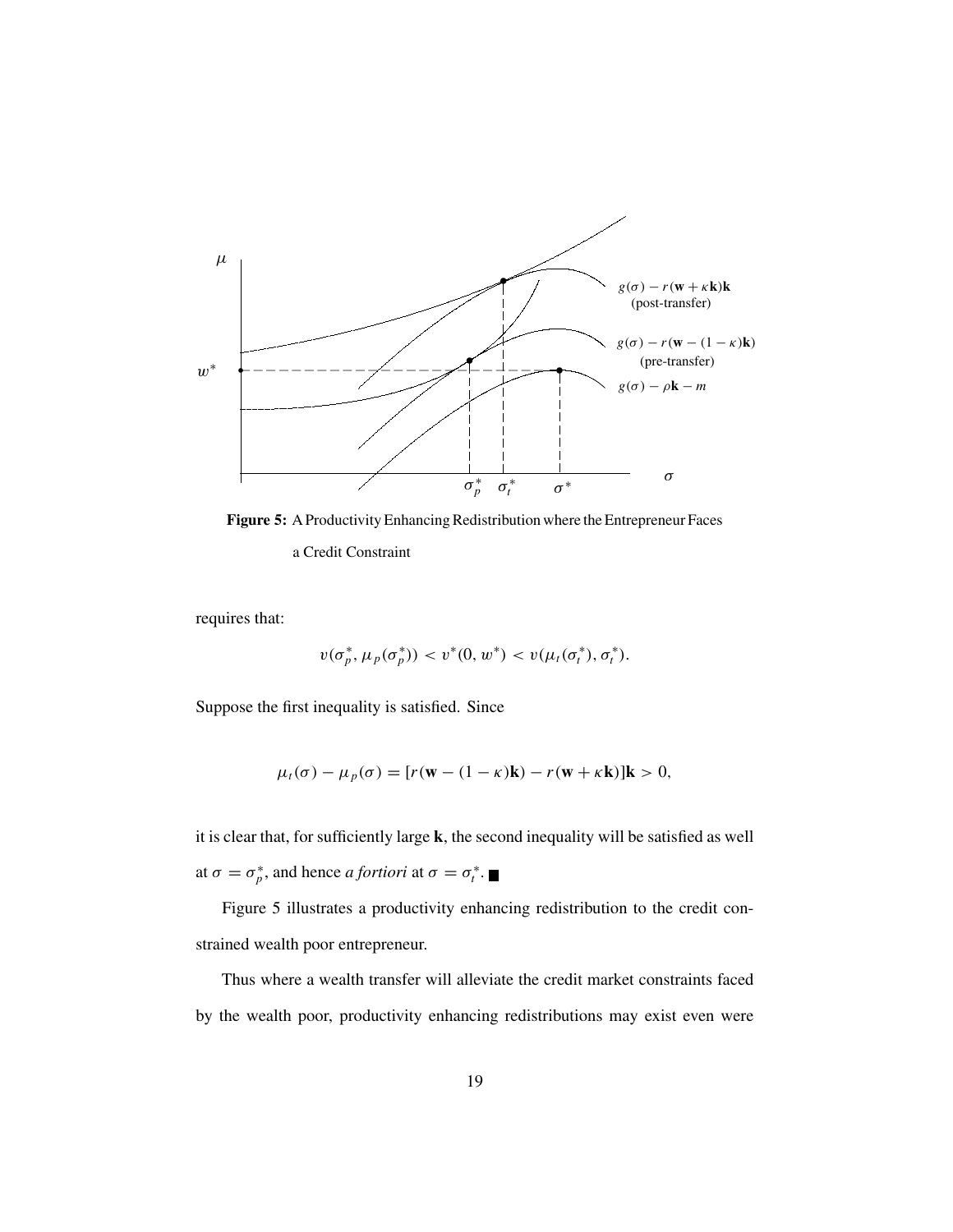the entrepreneurs' risk aversion unaffected by the transfer. Hence wealth related credit constraints and wealth related risk aversion provides the basis for productivity enhancing asset redistributions. The two mechanisms are analogous in that in both cases the transfer of the asset reduces the costs associated with the assignment of residual claimancy and control rights to the wealth poor, attenuating suboptimal risk taking and the costs of risk exposure in the first, and reducing the opportunity cost of ownership in the second.

## **4 Insurance**

It follows that measures that render the entrepreneur less risk averse, or lessen the risk involved in production, lessen the risk allocation losses associated with the reassignment of residual claimancy and control rights to low-wealth entrepreneurs. An entrepreneur who acquires the productive asset through an egalitarian redistribution policy, but who would otherwise prefer to sell this asset, could be induced by such measures to remain residual claimant on the use of the asset. In addition, such measures would reduce the losses from risk avoidance by entrepreneurs willingly engaged in independent production. We shall suggest two plausible measures of this type. The first involves insuring entrepreneurs against forms of risk exogenous to the production process, and the second involves insuring entrepreneurs against public risk—risk correlated with the risk of independent production, but which is publicly observable.

Suppose the entrepreneur's wealth independent from participating in production, **w**, has a stochastic element  $\gamma \zeta$  of mean zero distributed independently from z,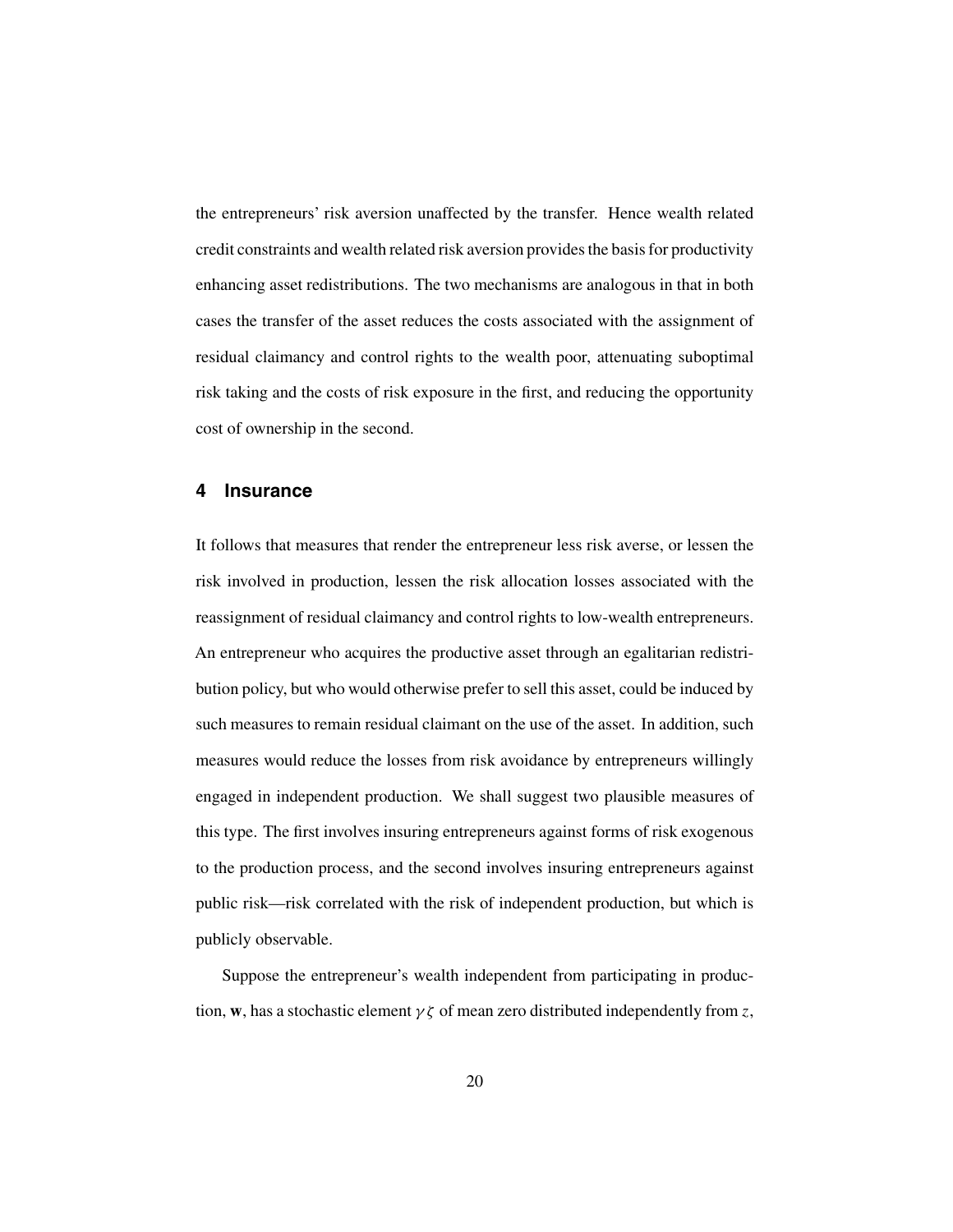where  $\gamma > 0$  is a constant. We call such a stochastic element *exogenous risk*, and we term a reduction in γ a *reduction in exogenous risk* (as opposed to the endogenous risk  $\sigma z$  that chosen by the entrepreneur).

It seems plausible that lowering exogenous risk would lead a entrepreneur to increase endogenous risk, since we know from Proposition 1vi that the marginal rate of substitution between risk and expected return,  $s(\sigma, \mu)$ , increases as the level of risk increases. Therefore we would expect a reduction in the exogenous risk faced by an independent entrepreneur to lower the 'marginal cost' of risk taking in production, and hence increase voluntary risk-taking. In fact, however, we need a condition stronger than decreasing absolute risk aversion to conclude that this is the case. We have

Theorem 4. Let  $\lambda(\mathbf{w}) = -u''(\mathbf{w})/u'(\mathbf{w})$ , the Arrow-Pratt risk coefficient at wealth *level* **w** *for an agent with utility function* u(**w**) *exhibiting decreasing absolute risk aversion. Then if*

$$
\lambda''(\mathbf{w}) > \lambda(\mathbf{w})\lambda'(\mathbf{w}),\tag{10}
$$

*a reduction in exogenous risk leads the entrepreneur to increase the level of risk in production.*

Proof: We show in Lemma 1 in the Appendix that in the presence of exogenous risk, we can still describe the entrepreneur as optimizing in  $\sigma$ - $\mu$  space, and the indifference curves have the same properties when  $\gamma > 0$ , as when  $\gamma = 0$ . Then we show in Proposition 2 in the Appendix that under the conditions stated in Theorem 4 that lowering γ flattens the entrepreneur's indifference curves at each point in  $σ$ - $ρ$ space, and hence induces the entrepreneur to assume more risk.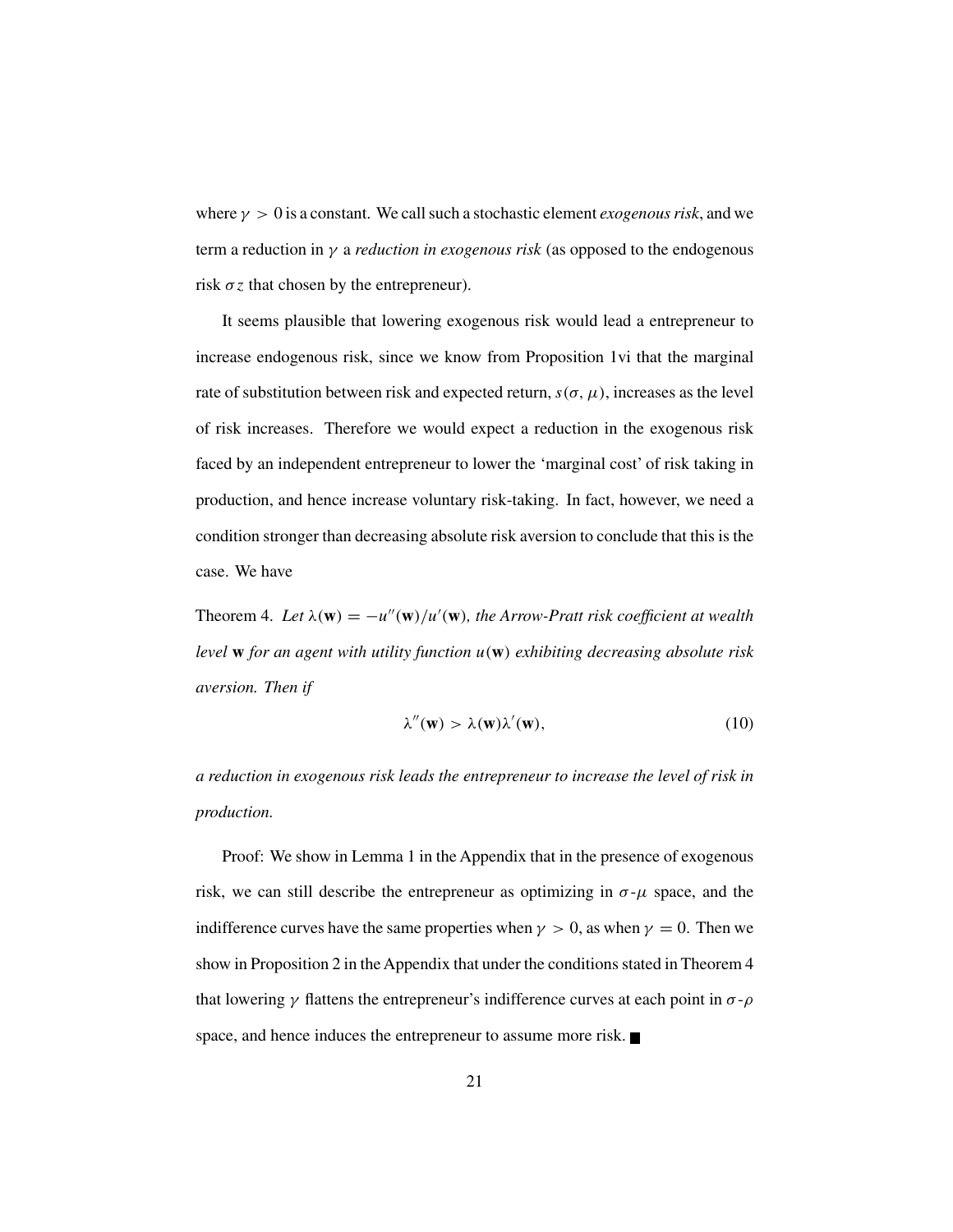For what utility functions does Theorem 4's condition 10 hold? Note that for constant absolute risk aversion, which implies a utility function of the form  $u(\mathbf{w}) = \alpha - \beta e^{-\gamma \mathbf{w}}$ , exogenous risk does not affect the entrepreneur's choice of endogenous risk.<sup>11</sup> We have not succeeded in finding a decreasing absolute risk aversion utility function for which condition (10) is violated. Indeed, as the next series of corollaries demonstrate, all decreasing absolute risk averse utility functions that we have found in the research literature satisfy (10). We conclude that Theorem 4 has quite general application.

The most obvious candidates are of course the logarithmic and power law utility functions, which satisfy decreasing absolute and constant relative risk aversion (meaning  $w\lambda(w)$  is constant). We have

Corollary 4.1. *If the entrepreneur exhibits constant relative risk aversion, a reduction in exogenous risk* γ ζ *leads the entrepreneur to increase the level of risk* σ z *in production.*

Proof: Constant relative risk aversion means that  $w\lambda(w)$  is constant, which implies  $\lambda'(\mathbf{w}) < 0$  and  $\lambda''(\mathbf{w}) = -2\lambda'(\mathbf{w})/\mathbf{w} > 0 > \lambda(\mathbf{w})\lambda'(\mathbf{w}).$ 

Another plausible candidate is a utility function whose Arrow-Pratt coefficient declines according to a power law. We then have

Corollary 4.2. *For any*  $\alpha$ ,  $\beta$  > 0 *there is an increasing, concave utility function* 

 $11$ To see this, note that with exponential utility, (20) in the Appendix shows that exogenous risk merely multiplies the utility function by a constant.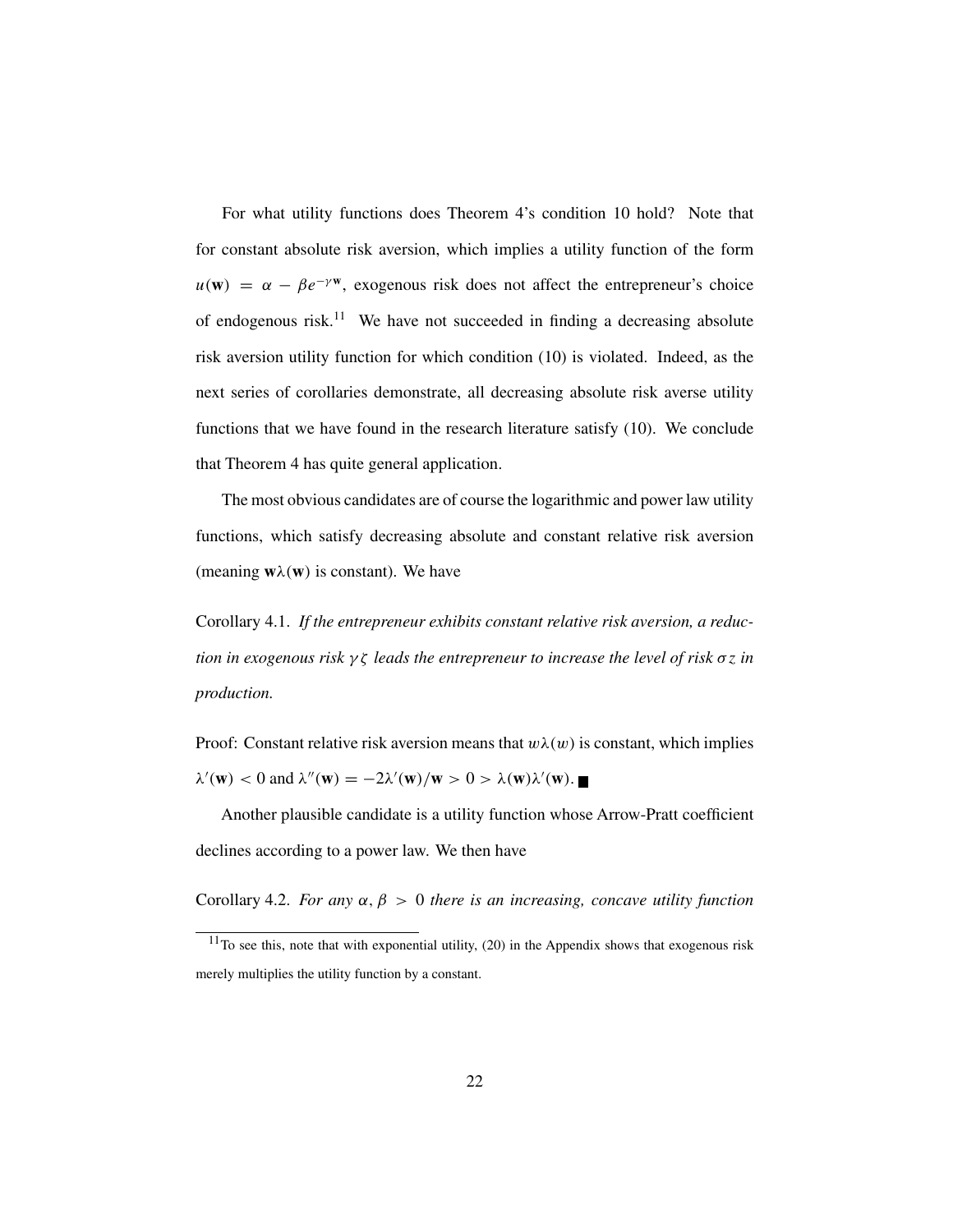u(**w**) *with Arrow-Pratt risk coefficient*

$$
\lambda(\mathbf{w}) = \alpha \mathbf{w}^{-\beta}.
$$

*If the entrepreneur has such a utility function, a reduction in exogenous risk* γ ζ *leads the entrepreneur to increase the level of risk* σ z *in production.*

Proof: We can assume  $\beta \neq 1$ , since the  $\beta = 1$  case follows from the previous Corollary. To find  $u(\mathbf{w})$ , we write the identity  $\lambda(\mathbf{w}) = -u''(\mathbf{w})/u'(\mathbf{w})$  in the form

$$
\frac{d}{d\mathbf{w}}\log u'(\mathbf{w}) = -\alpha \mathbf{w}^{-\beta}
$$

and integrate twice, getting

$$
u(\mathbf{w}) = \int e^{-\frac{\alpha}{1-\beta} \mathbf{w}^{1-\beta}} d\mathbf{w}.
$$

By the Fundamental Theorem of the Calculus,  $u(\mathbf{w})$  has the desired properties.<sup>12</sup> We can then calculate directly that

$$
\lambda''(\mathbf{w}) - \lambda(\mathbf{w})\lambda'(\mathbf{w}) = \alpha\beta w^{-2(1+\beta)} (\alpha w + (1+\beta)w^{\beta}) > 0.
$$

This completes the proof.

$$
u(\mathbf{w}) = -\Gamma \left[ \frac{1}{1-b}, \frac{\alpha}{1-b} \mathbf{w}^{1-\beta} \right],
$$

for  $\beta \in (0, 1)$ , where  $\Gamma$  is the incomplete Gamma function (Wolfram 1996).

<sup>&</sup>lt;sup>12</sup>This utility function has the closed form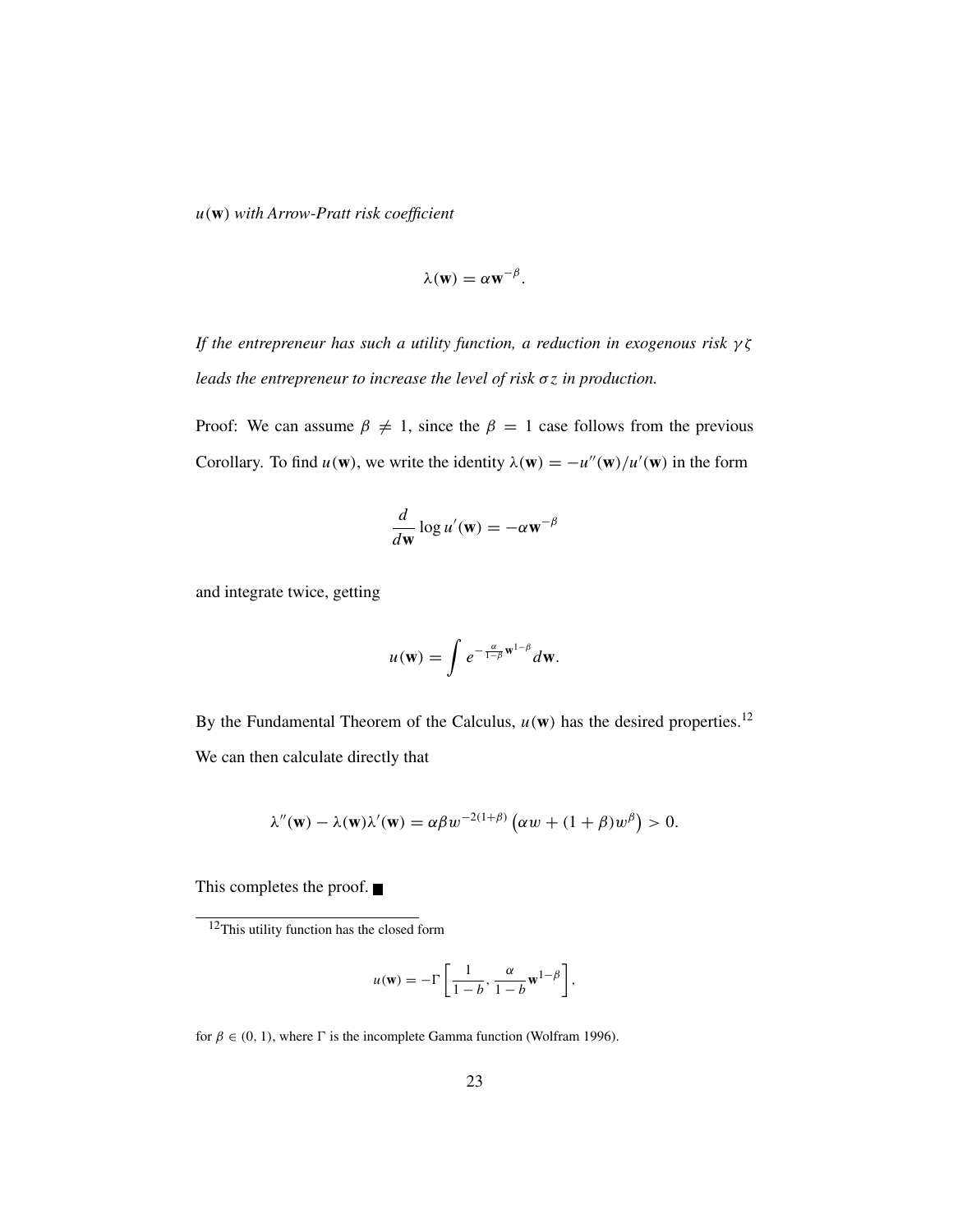Finally, consider the following utility function:

$$
u(\mathbf{w}) = -e^{-\alpha \mathbf{w}^{\beta}},\tag{11}
$$

with  $\beta$  < 1,  $\alpha\beta$  > 0. This function and satisfies decreasing relative risk aversion for  $\alpha$  < 0, constant relative risk aversion for  $\alpha = 0$ , and increasing relative risk aversion for  $\alpha > 0$  (Saha et al. 1994). We have

Corollary 4.3. *Suppose the entrepreneur has a utility function of the form (11) for any*  $\beta$  < 1 *and any*  $\alpha$  *such that the utility function is increasing in wealth. Then a reduction in exogenous risk* γ ζ *leads the entrepreneur to increase the level of risk* σ z *in production.*

Proof: A direct computation shows that utility is increasing in wealth if and only if  $\alpha\beta > 0$ . Also,

$$
\lambda''(\mathbf{w}) - \lambda(\mathbf{w})\lambda'(\mathbf{w}) = \frac{1-\beta}{\mathbf{w}^3} \left[ (3-\beta) + w^{2\beta} \alpha^2 \beta^2 + 2\alpha \beta w^{\beta} (2-\beta) \right],
$$

which is positive for all  $\beta < 1$ ,  $\alpha\beta > 0$ .

Theorem 4 is illustrated in Figure 6 for the case where  $z + \gamma \zeta$  form a linear class (e.g., both z and  $\zeta$  are normally or uniformly distributed). In the figure, the reduction in exogenous risk leads the entrepreneur to increase endogenous risk from point  $\sigma_a$  to  $\sigma_b$ .

We conclude that an economic policy measure that reduces the degree of uncertainty facing entrepreneurs unrelated to the productive asset itself, for instance health insurance, consumer goods price stabilization, or business cycle stabilization,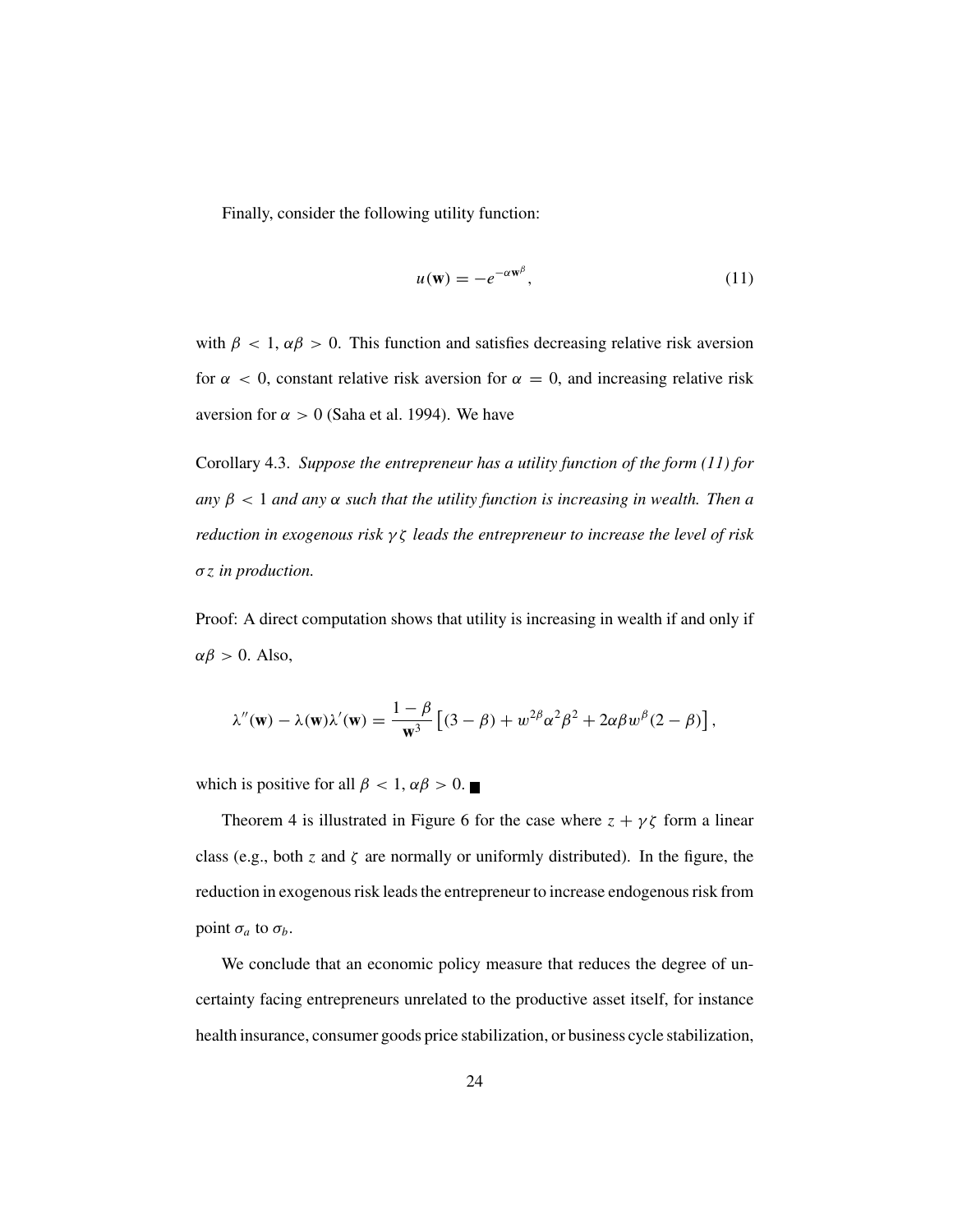

**Figure 6:** Reducing Exogenous Risk Leads to Increased Production Risk. Note: The dashed curve is the entrepreneur's indifference curve under conditions of reduced exogenous risk. The risk level is displaced from  $\sigma_a$  to  $\sigma_b$ .

may induce nonwealthy entrepreneurs to assume a higher level of risk exposure in production and thus increase the scope of application of productivity enhancing egalitarian redistributions.

A second measure with similar properties is insurance against public risk. Suppose the random variable  $\eta$  is positively correlated with the stochastic element z in production, and is publicly observable at the end of the production period, hence is contractible. We call  $\eta$  a *production-related public risk*. Average rainfall in the region over the growing season, for instance, is a form of production-related public risk. Consider a market for a fair insurance policy on production-related public risk that pays entrepreneurs a premium  $l$  and obliges the entrepreneur to pay back an amount bη at the end of the production period. We call this a *public risk insurance policy*, and we call b the *payback rate*. We say the market in public risk insurance is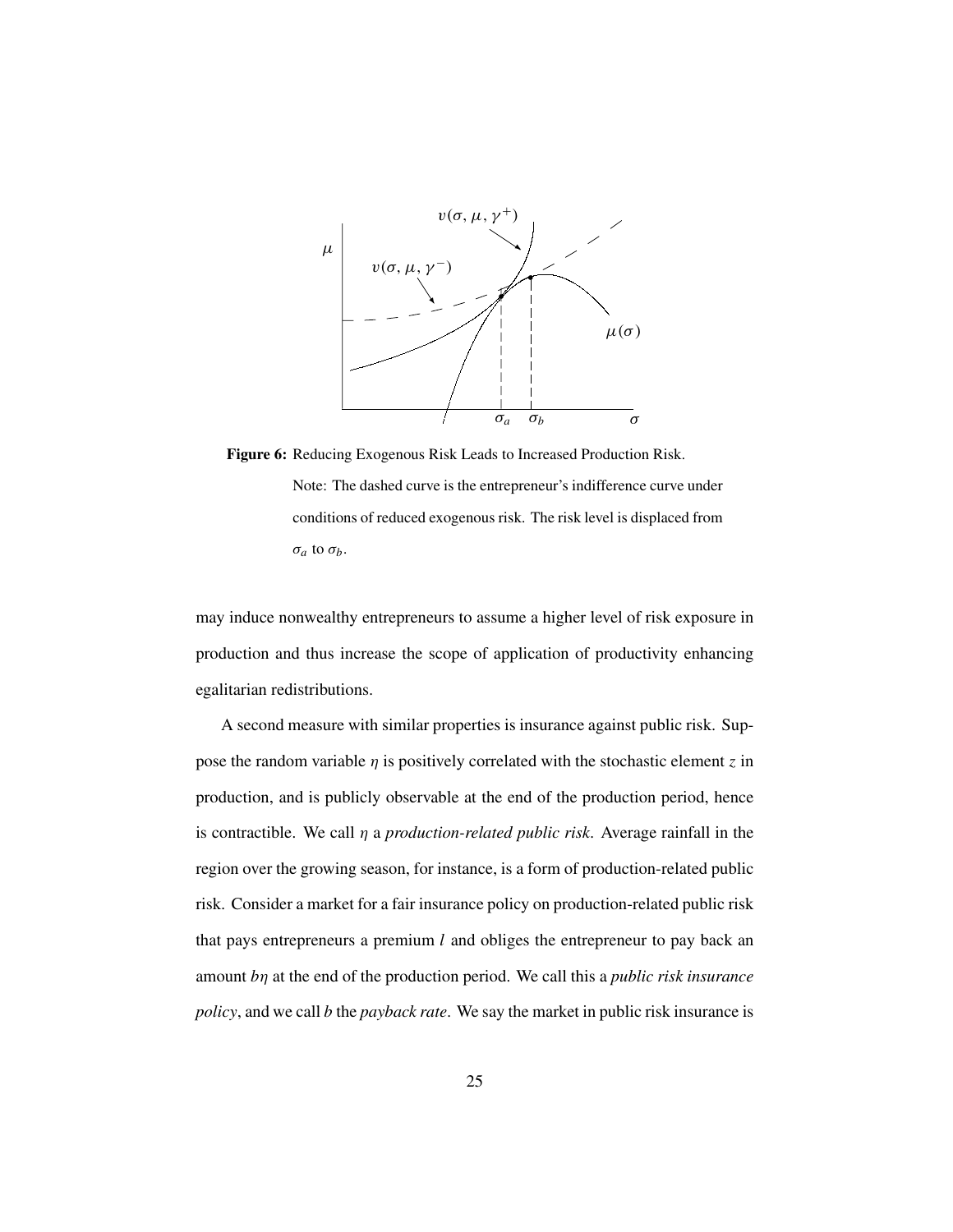*competitive* if the buyer is free to choose the premium and the payback rate, subject to the insurance being fair. We have

Theorem 5. *Suppose* σ *is not contractible, but there is a production-related public risk variable* η*. Consider insurance in which the entrepreneur receives a lump sum* l <sup>∗</sup> *and pays the insurer* b<sup>∗</sup>η *when* η *is observed at the end of the period, and* b<sup>∗</sup> *is chosen so that the insurance is fair (i.e.,*  $l^* = b^* \mathbf{E} \eta$ ). Then

- *(a)* (l, b) *can be chosen so that a profit-maximizing entrepreneur will purchase the policy and will choose the optimal risk level* σ<sup>∗</sup>*.*
- *(b) if* (l, b) *is chosen to maximize the entrepreneur's payoff, subject to being fair, the resulting level of entrepreneurial risk is socially optimal if and only if* η *is perfectly correlated with* z*.*

The intuition underlying Theorem 5 is that the socially optimal insurance policy  $(l^*, b^*)$  induces risk neutral behavior by restricting the entrepreneur's choice to no insurance at all or more insurance than the entrepreneur would choose in a competitive environment. Profit maximizing entrepreneurs would demand a lower level of insurance. The reason for the difference is that only when the degree of risk and the public signal are perfectly correlated does the insurance policy that renders the standard deviation of income invariant to the choice of risk level by the entrepreneur (inducing risk neutral behavior by the entrepreneur) also minimize the standard deviation of income (corresponding to the entrepreneur's desired fair insurance policy).

Proof: Since the insurance is fair,  $l = b\mu_{\eta}$ , where  $\mu_{\eta} = \mathbf{E}\eta$ . The entrepreneur's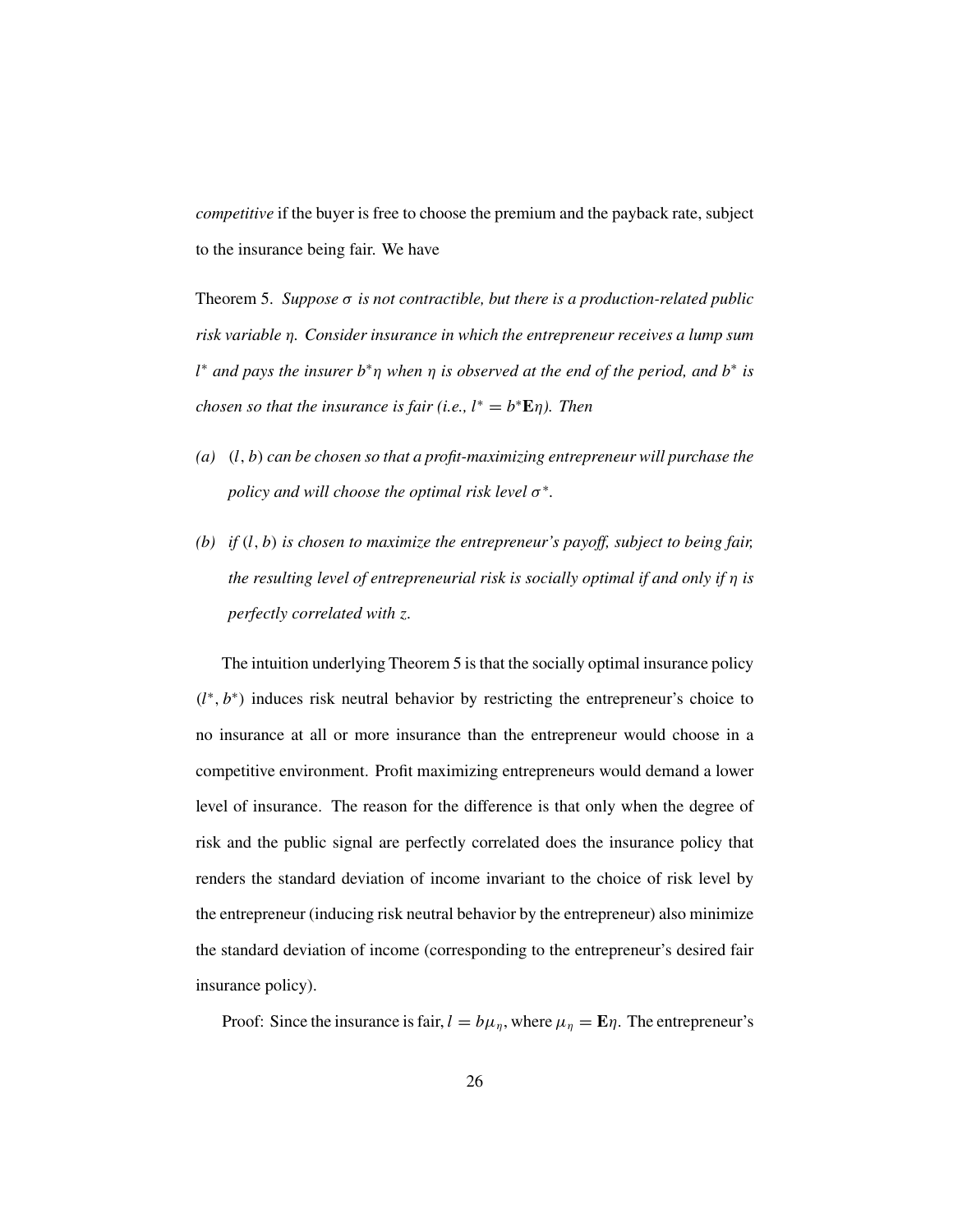payoff net of the opportunity cost of capital is then

$$
y(\sigma, b) = \rho(\mathbf{w} - \mathbf{k}) + \sigma z + g(\sigma) - b(\eta - \mu_{\eta})
$$
 (12)

which is a random variable with mean

$$
\mu(\sigma) = \rho(\mathbf{w} - \mathbf{k}) + g(\sigma)
$$

and standard deviation  $\tau$  given by

$$
\tau^2 = \sigma^2 - 2b\sigma r_{z\eta}\sigma_{\eta} + b^2 \sigma_{\eta}^2, \qquad (13)
$$

where  $r_{z\eta}$  is the correlation between z and  $\eta$  and  $\sigma_{\eta}$  is the standard deviation of  $\eta$ . If the insurer chooses  $b$ , the entrepreneur's first order condition  $(8)$  now becomes  $\tilde{u}_{\sigma} = v_{\mu} [\mu_{\sigma} - s(\mu, \tau) \tau_{\sigma}] = 0$ , or

$$
\tilde{u}_{\sigma} = v_{\mu} \left[ g'(\sigma) - s(\mu, \tau) \frac{\sigma - br_{z\eta} \sigma_{\eta}}{\tau} \right] = 0. \tag{14}
$$

Since the Pareto-efficient level  $\sigma^*$  satisfies  $g'(\sigma^*) = 0$ , the entrepreneur will be induced to choose this level when

$$
b^* = \frac{\sigma^*}{r_{z\eta}\sigma_{\eta}}.\tag{15}
$$

The payout rate  $b^*$  is that which renders the standard deviation of income invariant with respect to the choice of risk and thus induces the entrepreneur to choose  $\sigma$  to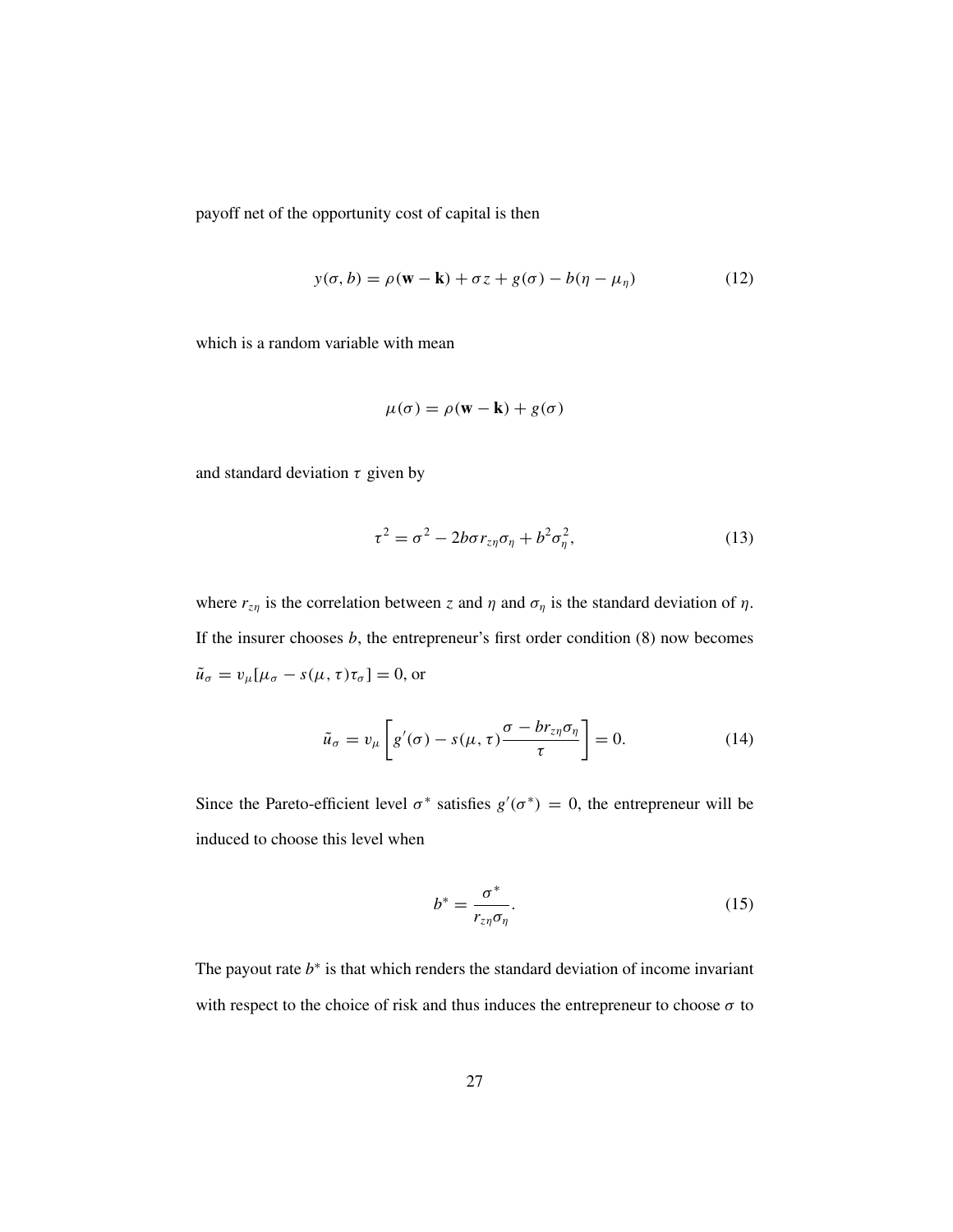maximize expected income. The corresponding premium is then  $l^* = b^* \mu_{\eta}$ .

Thus there is a fair public insurance policy that induces the socially optimal level of risk-taking. Will such a policy be offered on a competitive insurance market? Suppose the insurance market is competitive, so the entrepreneur can choose the payback rate to maximize expected payoff. The entrepreneur then chooses  $\sigma$  and  $b$ to maximize

$$
\tilde{u}(\sigma, b) = \mathbf{E}[u(y(\sigma, b))].
$$

Because varying  $b$  does not affect the expected net cost of the insurance (since  $l = b\mu_{\eta}$ , reductions in the standard deviation of income are costless and the optimal choice  $b^{\circ}$  is that which minimizes  $\tau^2$ , giving the first order condition

$$
\frac{\partial(\tau^2)}{\partial b} = 2b\sigma_{\eta}^2 - 2r_{z\eta}\sigma_{\eta} = 0, \qquad (16)
$$

From this we get

$$
b^o = \frac{\sigma r_{z\eta}}{\sigma_{\eta}}.\tag{17}
$$

Substituting  $b^o$  in (13) gives

$$
\tau = \sigma \sqrt{1 - r_{z\eta}^2}.
$$

The optimal risk level  $\sigma$  then follows from the first order condition (14), which becomes

$$
g'(\sigma^o) = s(\mu(\sigma^o), \tau(\sigma^o))\sqrt{1 - r_{z\eta}^2}.
$$
 (18)

This is satisfied by  $\gamma'(\sigma) = 0$  only when  $r_{z\eta} = 1$ . Further, comparing (15) and (17)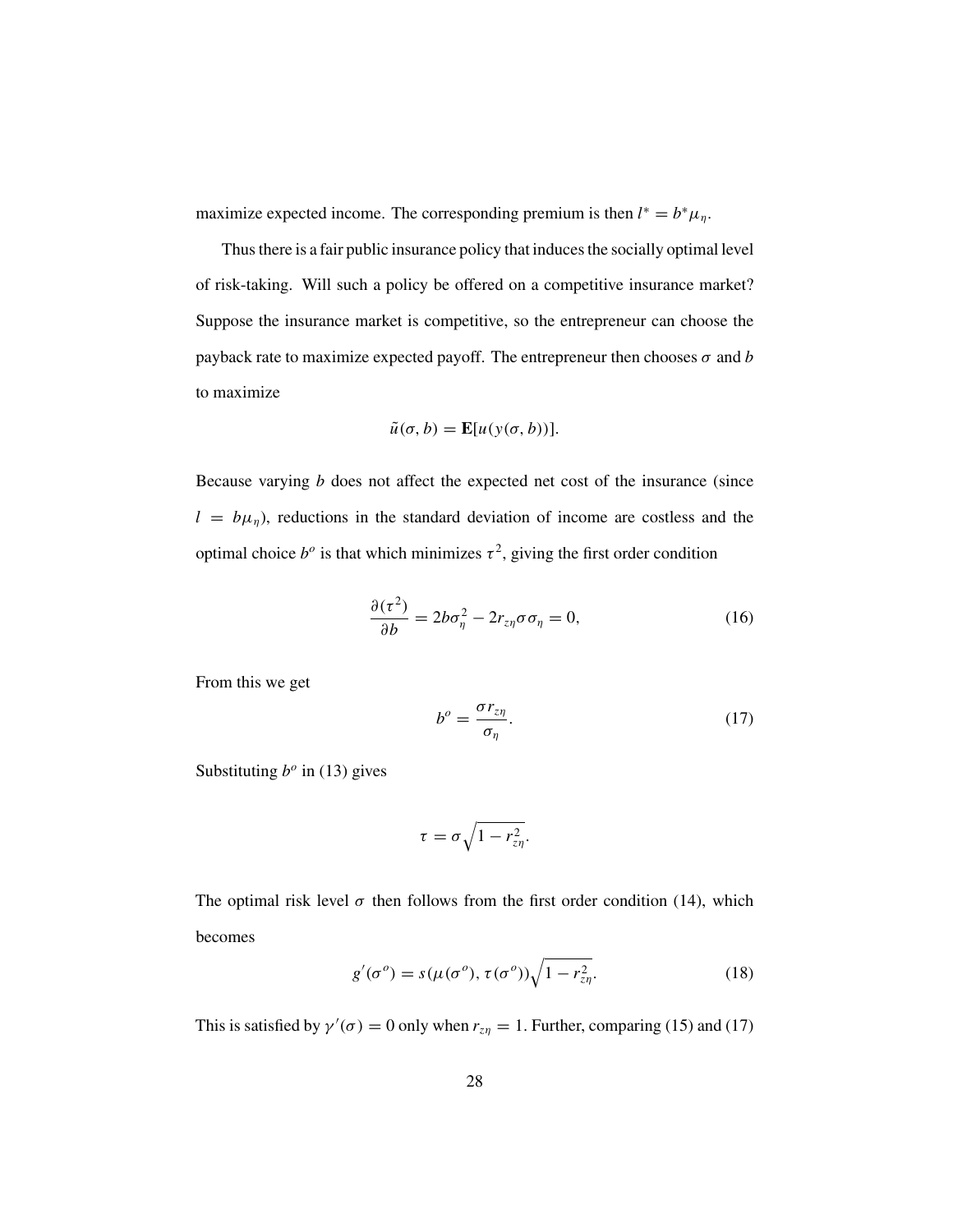for  $r_{z\eta}$  < 1, the payback rate that implements the socially optimal risk level b<sup>\*</sup> will exceed that which would be offered on a competitive insurance market.

There are three reasons why the market in public risk insurance may fail. First, as we have seen in Theorem 5, the competitively determined insurance rate does not achieve the socially optimal outcome. Second, the market in public risk insurance is subject to adverse selection if  $r_{zn}$  differs among entrepreneurs and is not public knowledge. Third, a private industry selling public risk insurance may not be able to operate as approximately risk neutral, since the signal  $\eta$  is a macroeconomic variable that is perfectly correlated for all insurance purchasers, so insurance companies cannot use the law of large numbers to handle the volatility of their payouts. Moreover, if there is uncertainty concerning  $\mu_{\eta}$ , or if  $\mu_{\eta}$  shifts over time, the insurance companies' risk position becomes even more precarious. Thus government policy might be needed to implement this outcome.

Of course an analysis of the defects of the market solution to the independent entrepreneur's risk problem must be complemented by an analysis of the defects of the public sector as an insurance provider. In particular, in the absence of a mechanism guaranteeing their accountability, public decision-makers will choose the level and type of independent entrepreneur insurance to meet multiple objectives, of which fostering socially efficient production is only one.

### **5 Conclusion**

The efficiency-equality trade off has conventionally been thought to arise from the distorting disincentive effects of taxes and transfers on the motivation to engage in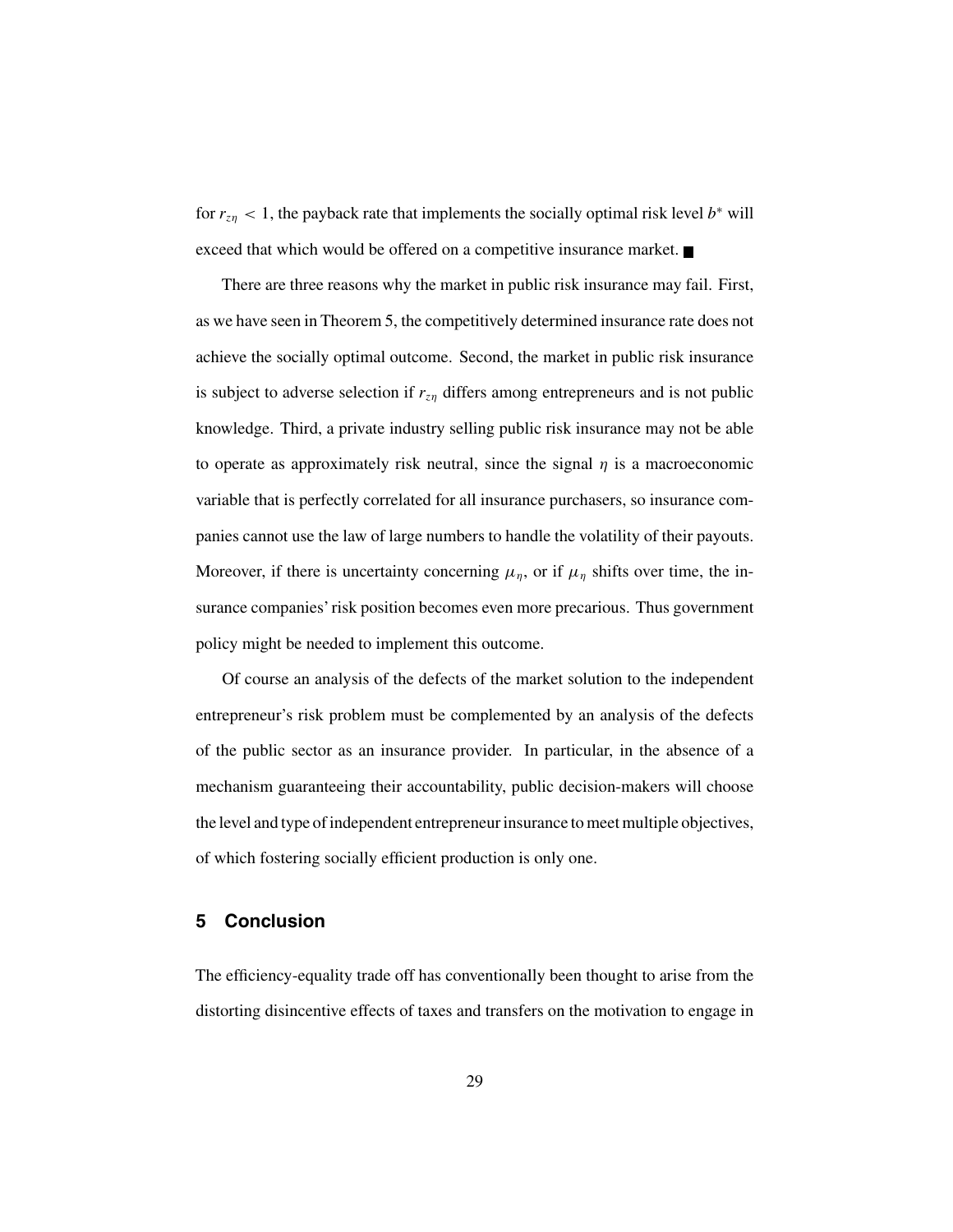hard work, risk-taking and other productivity-enhancing behaviors. A more contemporary consideration of efficiency-equality relationships adds that when some agents are asset poor and hence cannot be assigned residual claimancy status with respect to their own actions, incentive distortions may arise not from governmental interventions alone, but additionally from the incomplete nature of contracts governing risk-taking and effort combined with limited wealth holding by entrepreneurs.

In this setting redistribution of assets to the wealth poor may allow residual claimancy to be assigned to those performing services that are not easily contractible, thus attenuating the associated incentive problems, and possibly inducing an efficiency-equality complementarity rather than tradeoff. Specifically, we have shown that even if the poor face no credit market constraints, when the level of risk aversion depends on the asset position of the individual, there may exist a multiplicity of equilibrium assignments of residual claimancy and control rights associated with wealth ownership. Analogous results hold for cases where risk aversion is independent of wealth but in which the cost of capital to entrepreneurs depends on their wealth level. Some of these multiple distributions of wealth may be both more equal and more efficient (in a well defined sense) than others.<sup>13</sup>

However, as we have seen, this way of representing equality-efficiency relationships also suggests possible allocational inefficiencies arising from the suboptimal risk taking likely to be implemented by the asset poor. We have shown that insurance against exogenous and public risk may broaden the scope for productivity enhanc-

<sup>13</sup>As in the work of Galor and Zeira (1993), Durlauf (1996) and subsequent contributions, our model thus demonstrates the non-ergodic nature of the wealth distribution.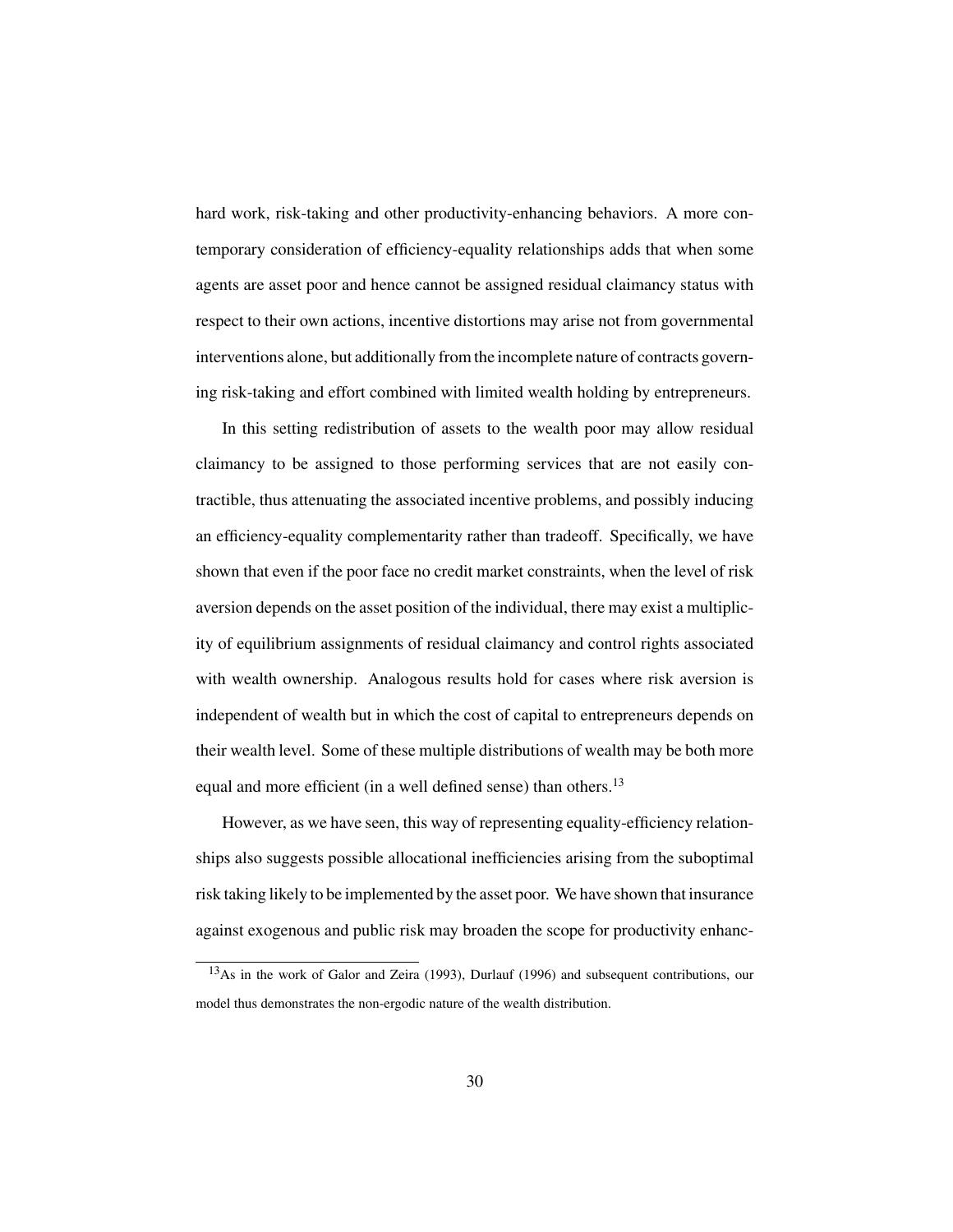ing egalitarian asset redistribution but that socially optimal levels of insurance will not be offered by private providers. Thus a governmental intervention combining asset redistribution and insurance may be warranted under some conditions.

## **6 Appendix**

Suppose a entrepreneur has wealth **w** and income

$$
y(\sigma) = \rho \mathbf{w} + \gamma \zeta + \sigma z + g(\sigma), \tag{19}
$$

where  $\zeta$  is a random variable with mean zero, positive variance, and cumulative distribution  $G(\zeta)$ ,  $\gamma > 0$ , and the remaining terms are defined as above. Then if  $\gamma = 0$ , the random variables  $\{y(\sigma) | \sigma > 0\}$  form a linear class:

**Definition**. A family  $\mathcal{F} = \{y_\alpha\}$  of random variables with finite means  $\{\mu_\alpha\}$  and standard deviations  $\{\sigma_{\alpha}\}\$ is said to belong to a *linear class* if there is a random variable z such that

$$
\frac{y_{\alpha} - \mu_{\alpha}}{\sigma_{\alpha}} = z
$$

for all  $\alpha$ . We call the random variable z the *generator*  $\mathcal{F}$ .

Lemma 1. *Suppose* u(·) *is twice differentiable, increasing, and concave, and let*

$$
\hat{u}(\mathbf{w}, \gamma) = \int_{-\infty}^{\infty} u(\mathbf{w} + \gamma \zeta) dG(\zeta), \qquad (20)
$$

*where* ζ *is a random variable with mean zero, finite variance, and cumulative distribution*  $G(\zeta)$ *. Then Proposition 1 holds for*  $\hat{u}(\mathbf{w}, \gamma)$ *, where*  $\gamma$  *is a parameter.*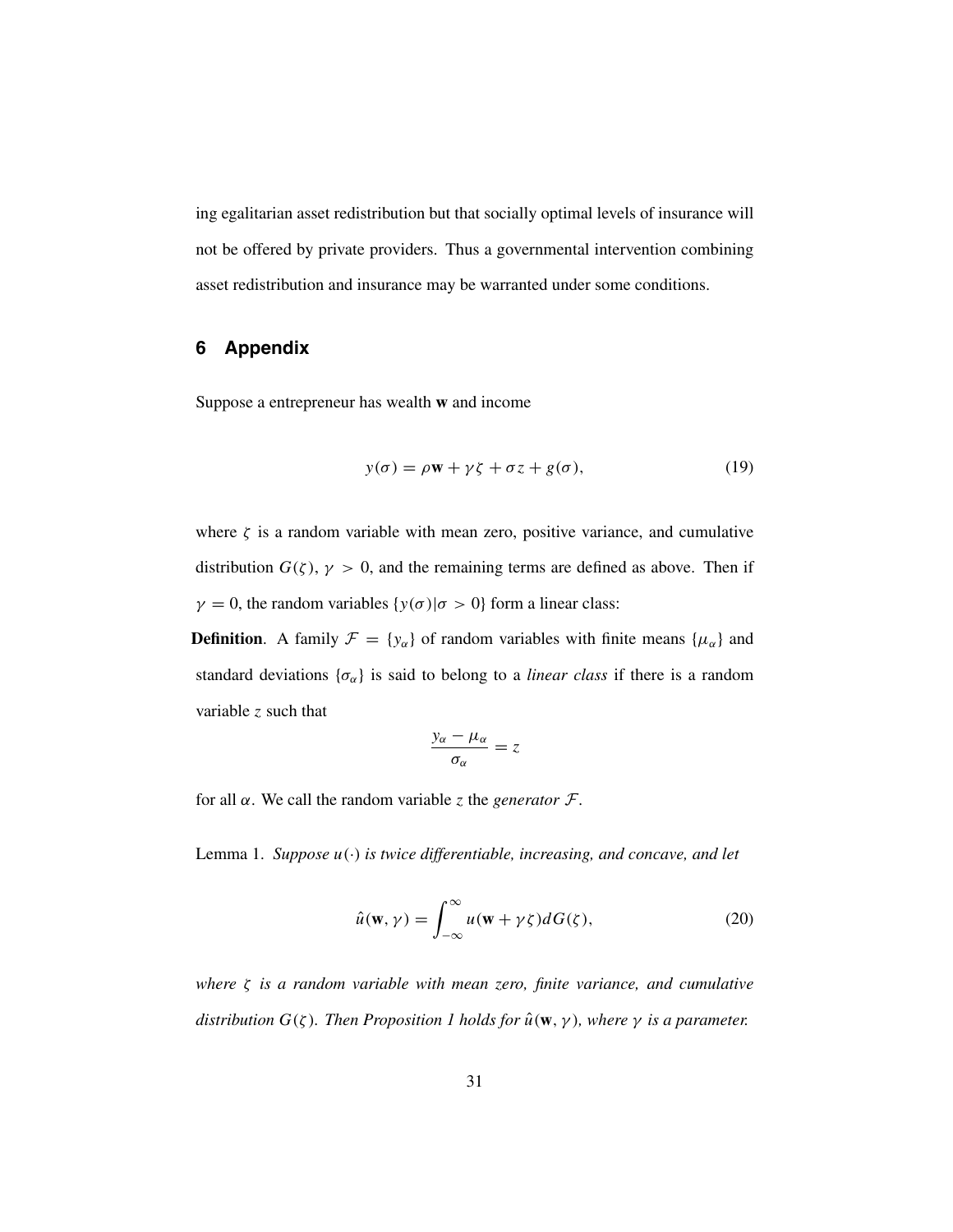Proof: We show that  $\hat{u}(\mathbf{w}, \gamma)$  satisfies the conditions of Proposition 1, where **w** is the argument to the utility function and  $\gamma$  is a parameter. Let us write, for any function  $f$ ,

$$
\mathbf{E}_{\zeta}f = \int_{-\infty}^{\infty} f(\mathbf{w} + \gamma \zeta) dG(\zeta)
$$

so  $\hat{u}(\mathbf{w}, \gamma) = \mathbf{E}_{\zeta} u$ . Then using the same notation, we have  $\hat{u}_{\mathbf{w}}(\mathbf{w}, \gamma) = \mathbf{E}_{\zeta} u_{\mathbf{w}} > 0$ and  $\hat{u}_{ww}(w, \gamma) = \mathbf{E}_{\zeta} u_{ww} < 0$ , so  $\hat{u}(\cdot, \gamma)$  is twice differentiable, increasing, and concave.

**Remark**. Lemma 1 shows that even when there is a stochastic element  $\gamma \zeta$  in the non-production-related income of the agent, Proposition 1 continues to hold. In this case we write the utility function as  $u(\mathbf{w}, \gamma)$  and the mean-variance utility function as  $v(\sigma, \mu, \gamma)$ , with indifference curve slopes  $s(\sigma, \mu, \gamma)$ . It remains to determine the behavior of  $s_{\gamma}(\sigma, \mu, \gamma)$ . For this we will use

Lemma 2. *Suppose*  $g(x)$  *and*  $r(x)$  *are defined on a (possibly infinite) interval*  $(a, b)$ *.* Suppose  $g(x)$  changes sign, from negative to positive, exactly once,  $\int_a^b g(x)dG(x) =$  $0,$  and  $r'(x) > 0$ . Then

$$
\int_a^b r(x)g(x)dG(x) > 0.
$$

Proof: Suppose  $g(x_0) = 0$  and let  $r_0 = r(x_0)$ . Then

$$
\int_{a}^{b} r(x)g(x)dG(x) = \int_{a}^{b} (r(x) - r_0)g(x)dG(x) > 0,
$$

since the integrand is always positive for  $x \neq x_0$ .

Proposition 2. Suppose  $u(\cdot)$  is twice differentiable, increasing, concave, and ex*hibits decreasing absolute risk aversion. Define*  $\hat{u}(\mathbf{w}, \gamma)$  *by (20), and let*  $\hat{\lambda}(\mathbf{w}, \gamma)$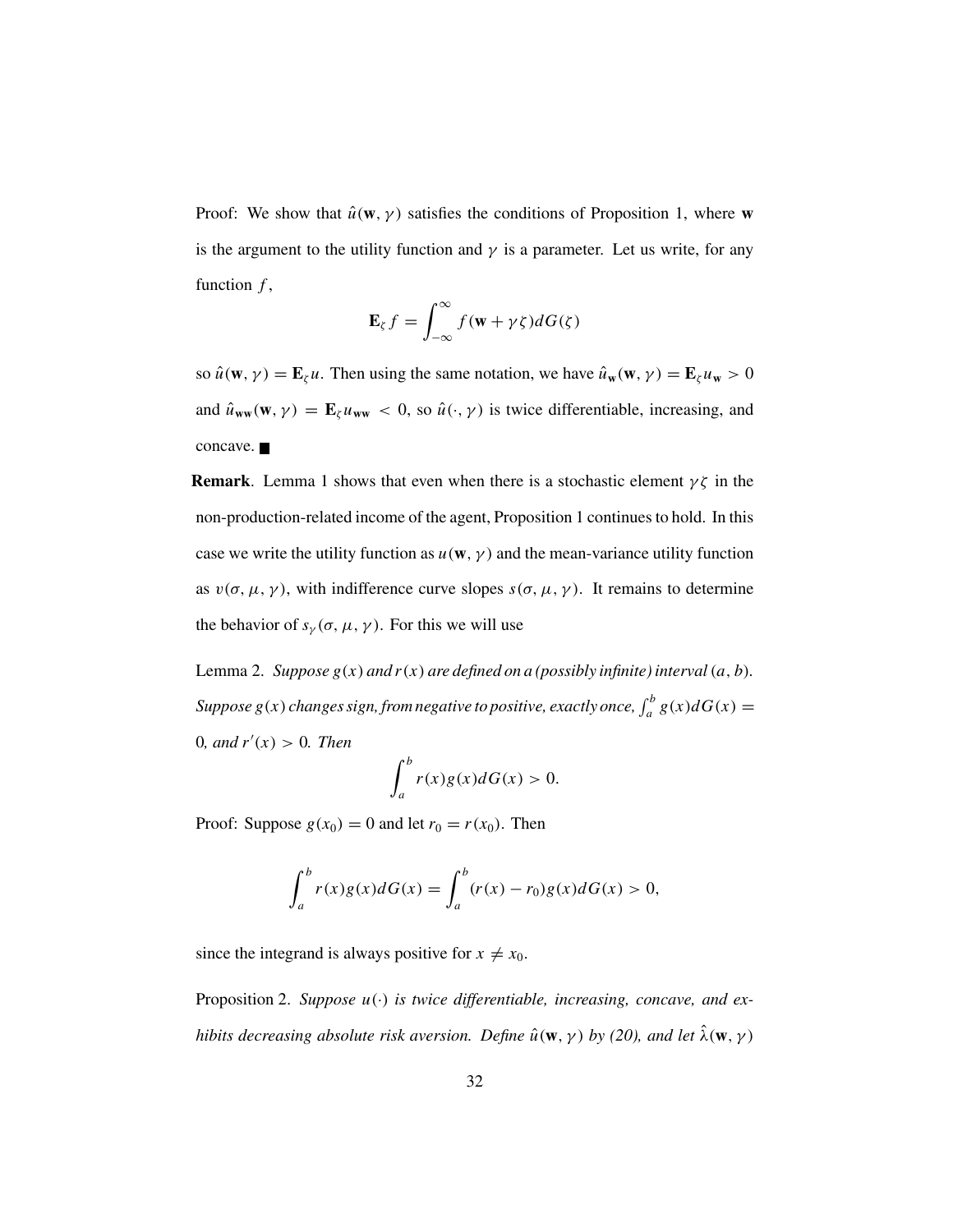*be the Arrow-Pratt risk coefficient for*  $\hat{u}(\mathbf{w}, \gamma)$ *. Then*  $\hat{\lambda}_{\mathbf{w}} \geq \hat{\lambda} \hat{\lambda}_{\mathbf{w}}$  *implies*  $\hat{\lambda}_{\gamma} > 0$ *; i.e., increasing the agent's exposure to* ζ *increases the agent's risk aversion with respect to* **w***.*

Proof: Since  $\hat{\lambda} = -\mathbf{E}_{\zeta} u_{\mathbf{w}\mathbf{w}} / \mathbf{E}_{\zeta} u_{\mathbf{w}}$  (using the notation of Lemma 1), we have

$$
\hat{\lambda}_{\gamma}(\mathbf{w}, \gamma) = -\frac{\mathbf{E}_{\zeta} \left[ \zeta(\hat{\lambda}(\mathbf{w}, \gamma) u_{\mathbf{w}\mathbf{w}} + u_{\mathbf{w}\mathbf{w}\mathbf{w}}) \right]}{\mathbf{E}_{\zeta} u_{\mathbf{w}}}.
$$
(21)

Now  $\lambda(\mathbf{w}) = -u_{\mathbf{w}\mathbf{w}}(\mathbf{w})/u_{\mathbf{w}}(\mathbf{w})$  implies  $u_{\mathbf{w}}\lambda_{\mathbf{w}} = -(\lambda u_{\mathbf{w}\mathbf{w}} + u_{\mathbf{w}\mathbf{w}\mathbf{w}})$ . Suppose  $\lambda_{\mathbf{w}\mathbf{w}} \ge$ λλ**w**. Then

$$
\frac{d(u_{\mathbf{w}}\lambda_{\mathbf{w}})}{d\mathbf{w}} = u_{\mathbf{w}\mathbf{w}}\lambda_{\mathbf{w}} + u_{\mathbf{w}}\lambda_{\mathbf{w}\mathbf{w}} = u_{\mathbf{w}}\left[-\lambda\lambda_{\mathbf{w}} + \lambda_{\mathbf{w}\mathbf{w}}\right] > 0.
$$

Notice that  $\zeta$  is increasing and since  $\mathbf{E}_{\zeta} \zeta = 0$ , it changes sign exactly once, going from negative to positive. It follows from Lemma 2 that

$$
\mathbf{E}_{\zeta} \left[ \zeta (\lambda u_{\mathbf{w}\mathbf{w}} + u_{\mathbf{w}\mathbf{w}\mathbf{w}}) \right] = \mathbf{E}_{\zeta} \left[ \zeta u_{\mathbf{w}} \lambda_{\mathbf{w}} \right] > 0. \tag{22}
$$

When  $\gamma = 0$  we have  $\hat{\lambda}(\mathbf{w}, \gamma) = \lambda(\mathbf{w})$ , so (22) and (21) imply  $\hat{\lambda}_{\gamma}(\mathbf{w}, 0) > 0$ , so  $\hat{\lambda}(\mathbf{w}, \gamma) > \lambda(\mathbf{w})$  for some nonempty interval  $0 \leq \gamma < \epsilon$ . Moreover, the same reasoning implies that for any  $\gamma$  such that  $\hat{\lambda}(\mathbf{w}, \gamma) \geq \lambda(\mathbf{w})$ , we have  $\hat{\lambda}_{\gamma}(\mathbf{w}, \gamma) > 0$ . It follows that  $\hat{\lambda}(\mathbf{w}, \gamma) > \lambda(\mathbf{w})$  for all  $\gamma > 0$  and  $\hat{\lambda}_{\gamma}(\mathbf{w}, \gamma) > 0$ .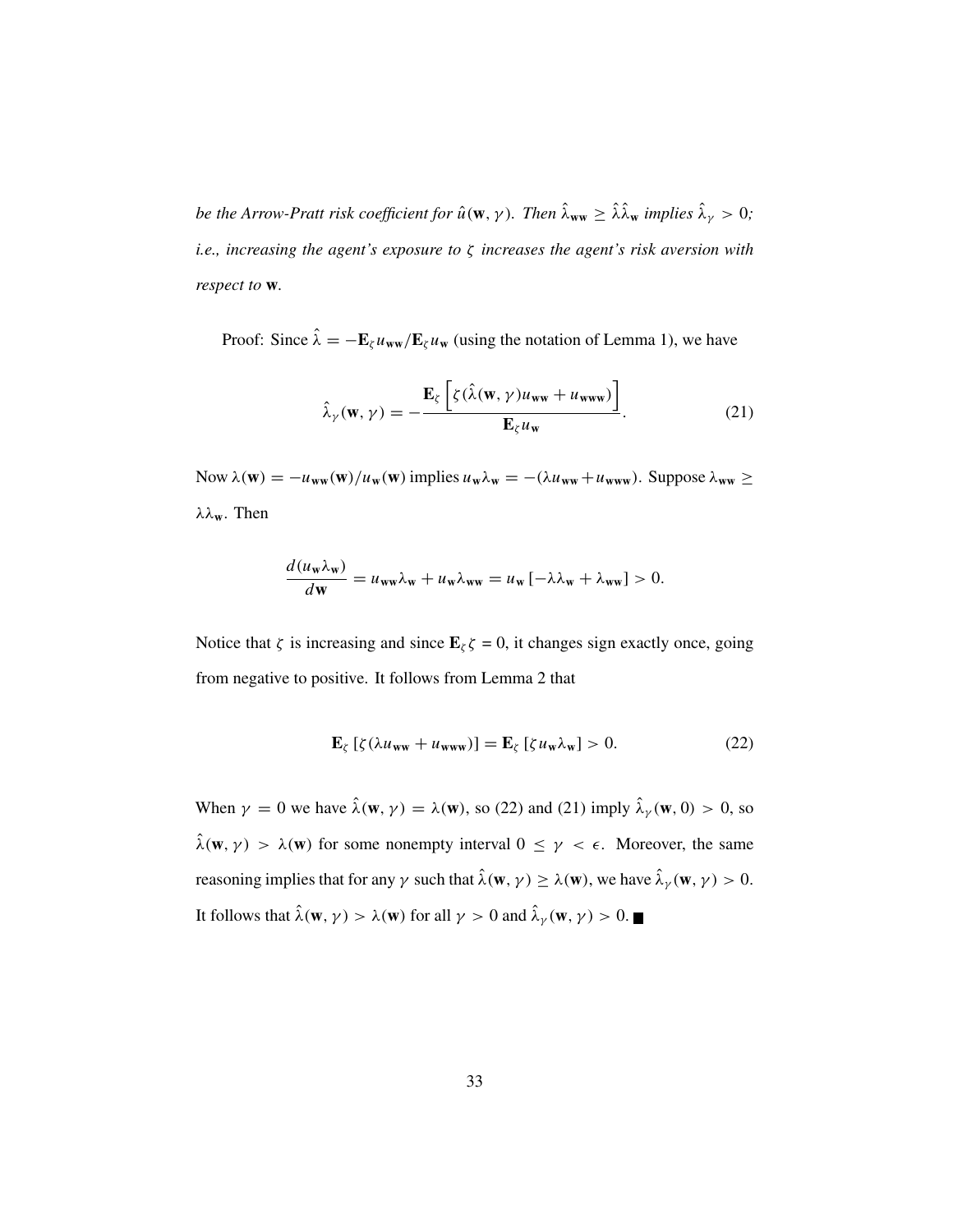#### **REFERENCES**

- Aghion, Philippe and Patrick Bolton, "A Theory of Trickle-down Growth and Development," Review of Economic Studies 64,2 (April 1997):151–172.
- Ardington, Elisabeth and Frances Lund, "Pensions and Development: Social Security as Complementary to Programs of Reconstruction and Development," Southern Africa 12,4 (August 1995):557–577.
- Atkinson, Anthony and Joseph Stiglitz, Lectures on Public Economics (New York: McGraw-Hill, 1980).
- Banerjee, Abhijit and Andrew Newman, "Risk-Bearing and the Theory of Income Distribution," Review of Economic Studies 58,2 (April 1991):211–235.
- $-$  and  $-$ , "Occupational Choice and the Process of Development," Journal of Political Economy 101,2 (April 1993):274–298.
- and Maitreesh Ghatak, "Empowerment and Efficiency: The Economics of Tenancy Reform," 1996. Massachusetts Institute of Technology and Harvard University.
- Bardhan, Pranab, Samuel Bowles, and Herbert Gintis, "Wealth Inequality, Credit Constraints, and Economic Performance," in Anthony Atkinson and François Bourguignon (eds.) Handbook of Income Distribution (Dortrecht: North-Holland, 2000).
- Black, Jane and David de Meza, "Everyone May Benefit from Subsidizing Entry to Risky Occupations," Journal of Public Economics 66 (1997):409–421.
- Blomqvist, A. and P-O. Johansson, "Economic Efficiency and Mixed Public/Private Insurance," Journal of Public Economics 66 (1997):505–516.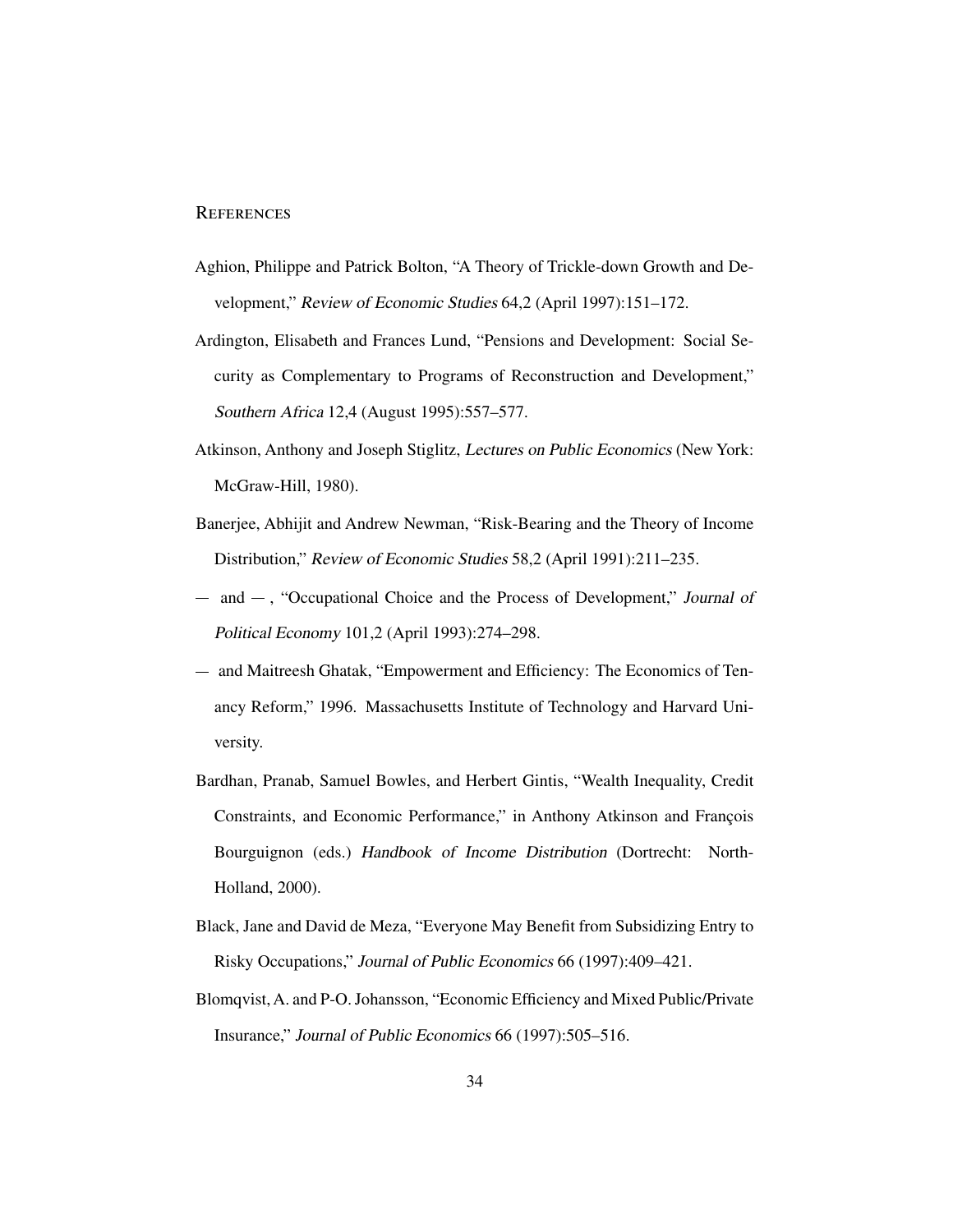- Carter, Michael, Bradford Barham, and Dina Mesbah, "Agro Export Booms and the Rural Poor in Chile, Guatamala and Paraguay," Latin American Research Review 31,1 (1996):33–66.
- Carter, Michael R. and Jonathan Coles, "Inequality-Reducing Growth in Latin American Agriculture: Towards a Market Friendly and Market Wise Policy Agenda," 1997. Inter-American Development Bank.
- Dandekar, V. M., "Crop Insurance in India: A Review 1976–l984-5," Economic and Political Weekly 20,25 (1985):A46–A59.
- Deaton, Angus and Anne Case, "Large Cash Transfers to the Elderly in South Africa," Economic Journal 108,450 (September 1998):1330–1361.Princeton University.
- Domar, Evsey and Richard A. Musgrave, "Proportional Income Taxation and Risk-Taking," Quarterly Journal of Economics 58 (1944):388–422.
- Durlauf, Steven, "Neighborhood Feedbacks, Endogenous Stratification, and Income Inequality," in Dynamic Disequilibrium Modelling (Cambridge, UK: Cambridge University Press, 1996).
- Galor, Oded and Joseph Zeira, "Income Distribution and Macroeconomics," Review of Economic Studies 60,1 (1993):35–52.
- Hoff, Karla, "Comment on "Political Economy of Alleviating Poverty: Theory and Institutions," by Timothy Besley," Annual World Bank Conference on Development Economics (1996):139–144.
- , "Market Failures and the Distribution of Wealth: A Perspective from the Economics of Information," Politics & Society 24,4 (December 1996):411–432.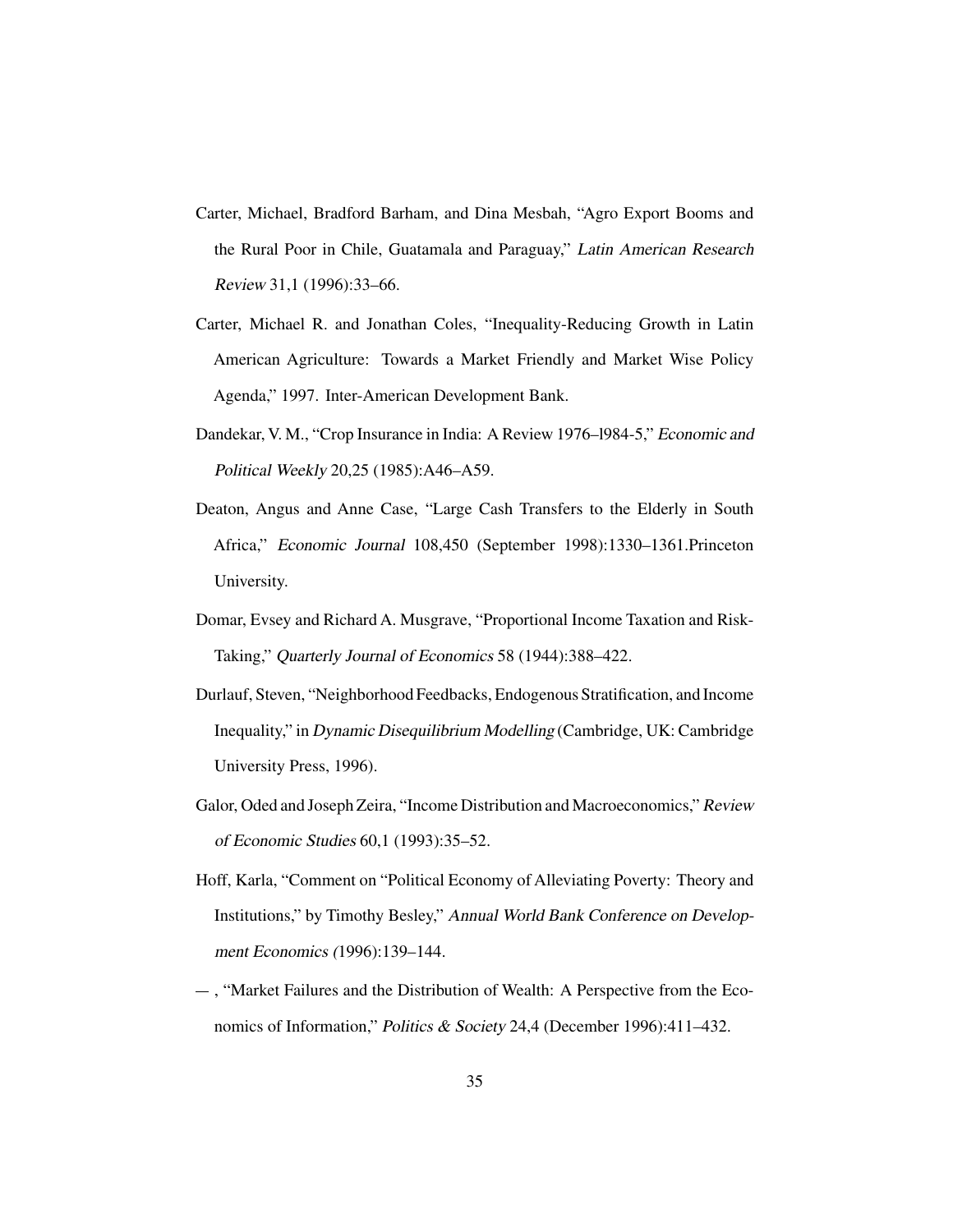- Jarvis, Lovell, "The Unravelling of Chile's Agrarian Reform, 1973-1986," in William Thiesenhusen (ed.) Searching for Agrarian Reform in Latin America (Boston: Unwin–Hyman, 1989) pp. 240–265.
- Kanbur, S. M., "Of Risk Taking and the Personal Distribution of Income," Journal of Political Economy 87,4 (August 1979):769–797.
- Kihlstrom, Richard E. and Jean-Jacques Laffont, "A General Equilibrium Entrepreneurial Theory of Firm Formation Based on Risk Aversion," Journal of Political Economy 87,4 (1979):719–748.
- Laffont, Jean Jacques and Mohamed Salah Matoussi, "Moral Hazard, Financial Constraints, and Share Cropping in El Oulja," Review of Economic Studies 62 (1995):381–399.
- Legros, Patrick and Andrew F. Newman, "Wealth Effects, Distribution, and the Theory of Organization," Journal of Economic Theory (August 1996).
- Meyer, Jack, "Two-Moment Decision Models and Expected Utility," American Economic Review 77,3 (1987):421–430.
- Mookherjee, Dilip, "Informational Rents and Property Rights in Land," in John Roemer (ed.) Property Rights, Incentives, and Welfare (London: MacMillan, 1997).
- Nerlove, Marc and Tjeppy D. Soedjiana, "Slamerans and Sheep: Savings and Small Ruminants in Semi-Subsistence Agriculture in Indonesia," 1996. Department of Agriculture and Resource Economics, University of Maryland.
- Newbery, David, "Agricultural Institutions for Insurance and Stabilization," in Pranab Bardhan (ed.) The Economic Theory of Agrarian Institutions (Oxford: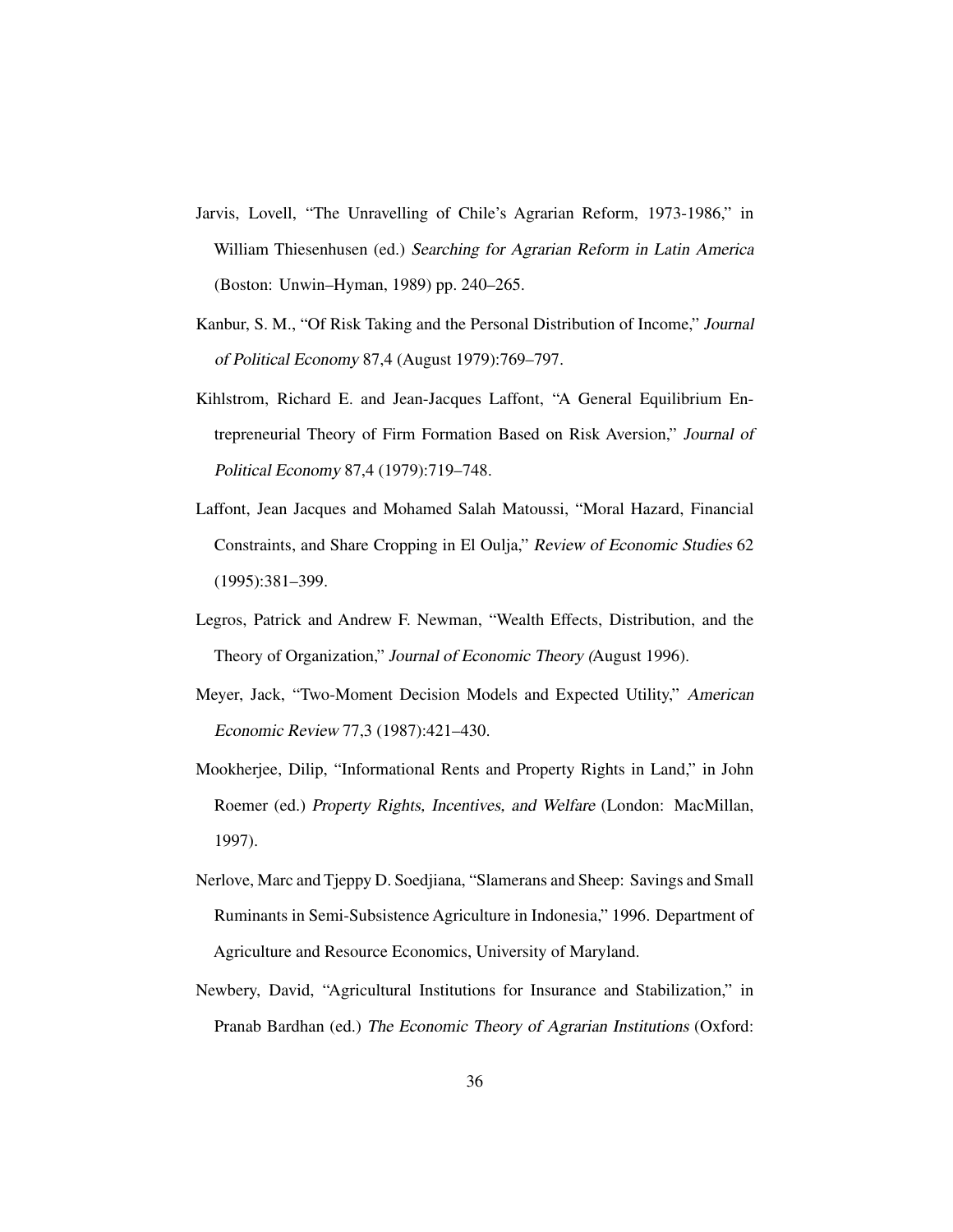Oxford University Press, 1989).

- Platteau, Jean-Philippe, J. Murickan,A. Palatty, and E. Delbar, "Rural Credit Market in a Backward Area: A Kerala Fishing Village," Economic and Political Weekly (October 1980):1765–80.
- Richards, John F., The Mughal Empire (Cambridge: Cambridge University Press, 1993).
- Rosenzweig, Mark and Hans P. Binswanger, "Wealth, Weather Risk and the Composition and Profitability of Agricultural Investments," Economic Journal 103 (January 1993):56–78.
- Rosenzweig, Mark R. and Kenneth I. Wolpin, "Credit Market Constraints, Consumption Smoothing, and the Accumulation of Durable Production Assets in Low-Income Countries: Investment in Bullocks in India," Journal of Political Economy 101,2 (1993):223–244.
- Saha, Atanu, Richard C. Shumway, and Hovav Talpaz, "Joint Estimation of Risk Preference Structure and Technology Using Expo-Power Utility," American Journal of Agricultural Economics 76,2 (May 1994):173–184.
- Sanderatne, Nimal, "The Political Economy of Small Farmer Loan Delinquency," Savings and Development 10 (1986):343–353.
- Selden, Thomas M., "More on the Economic Efficiency of Mixed Public/Private Insurance," Journal of Public Economics 66 (1997):517–523.
- Shiller, Robert J., Macro Markets: Creating Institutions for Managing Society's Largest Economic Risks (Oxford: Clarendon Press, 1993).

Sinn, Hans-Werner, "Expected Utility,  $\mu$ - $\sigma$  Preferences, and Linear Distribution